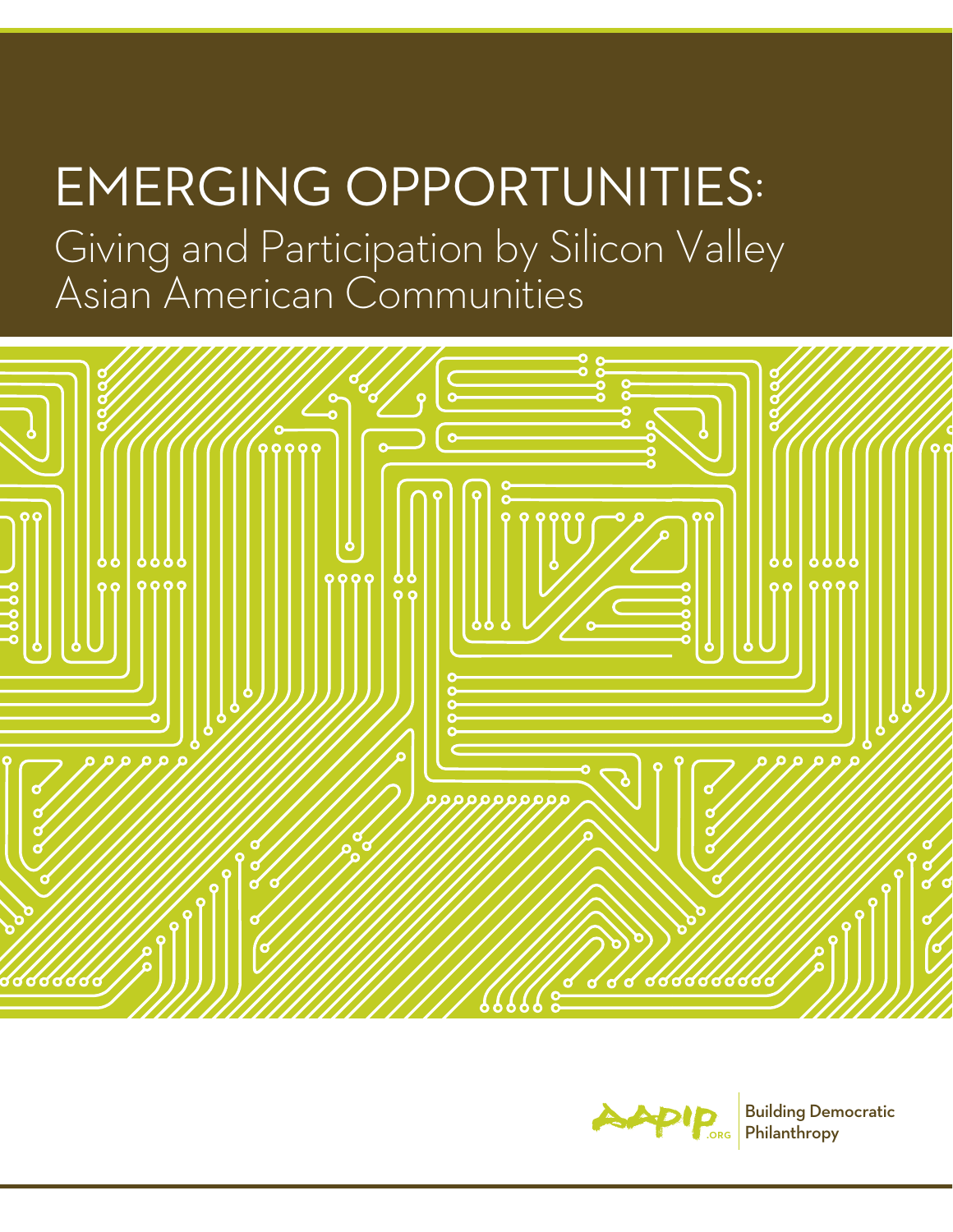# Acknowledgements

AAPIP is deeply grateful to the 31 individuals who took time out of their busy schedules to participate in this study, and generously shared their experiences with civic participation, giving and the Silicon Valley philanthropic landscape. The incredibly rich insights and recommendations that emerged from our conversations with them find expression not only in this report, but also in AAPIP's future programming in Silicon Valley and around the country.

**Key Informants**

### **Donors & Volunteers**

| Sono Aibe        | <b>Buck Gee</b>    | Stephanie Shum                                    | <b>Emmett Carson</b>         |  |
|------------------|--------------------|---------------------------------------------------|------------------------------|--|
| Nahid Aliniazee  | Anil Godhwani      | Shyam Toprani                                     | <b>Eleanor Clement Glass</b> |  |
| Farah Brelvi     | Yin Ling Leung     | Emily Wu                                          | Sarah Khan                   |  |
| Connie Chan Wang | Linda Min          | Mary Anne Viegelmann                              | Michele Lew                  |  |
| Darryl Chiang    | Radha Penekelapati | Adam Yano                                         | Kavita Ramdas                |  |
| Bita Daryabari   | Ruth Protpakorn    | Sophia Yen                                        | And one other who wished     |  |
| Venky Ganesan    | Edwin Shao         | And four others who wished<br>to remain anonymous | to remain anonymous          |  |

This report would not have been possible without the generous support of the David & Lucile Packard Foundation and Kathy Reich. We owe a great debt to AAPIP Silicon Valley Chapter Co-Chairs Marjorie Fujiki and Liane Wong, who devoted considerable time to this project and provided guidance and support every step of the way. We also thank AAPIP consultant Jai Lee Wong for planting the seeds for a research project focused on Silicon Valley AAPI giving.

Special thanks to LinkedIn and Connie Chan Wang for generously hosting the focus groups, and all members of the AAPIP Silicon Valley Chapter.

**Report Author:** Sarita Ahuja **Project Manager:** Noelle Ito **Core Advisors:** Marjorie Fujiki & Liane Wong **Editing/Communications:** Joe Lucero **Graphic Design:** Ison Design, www.isondesign.com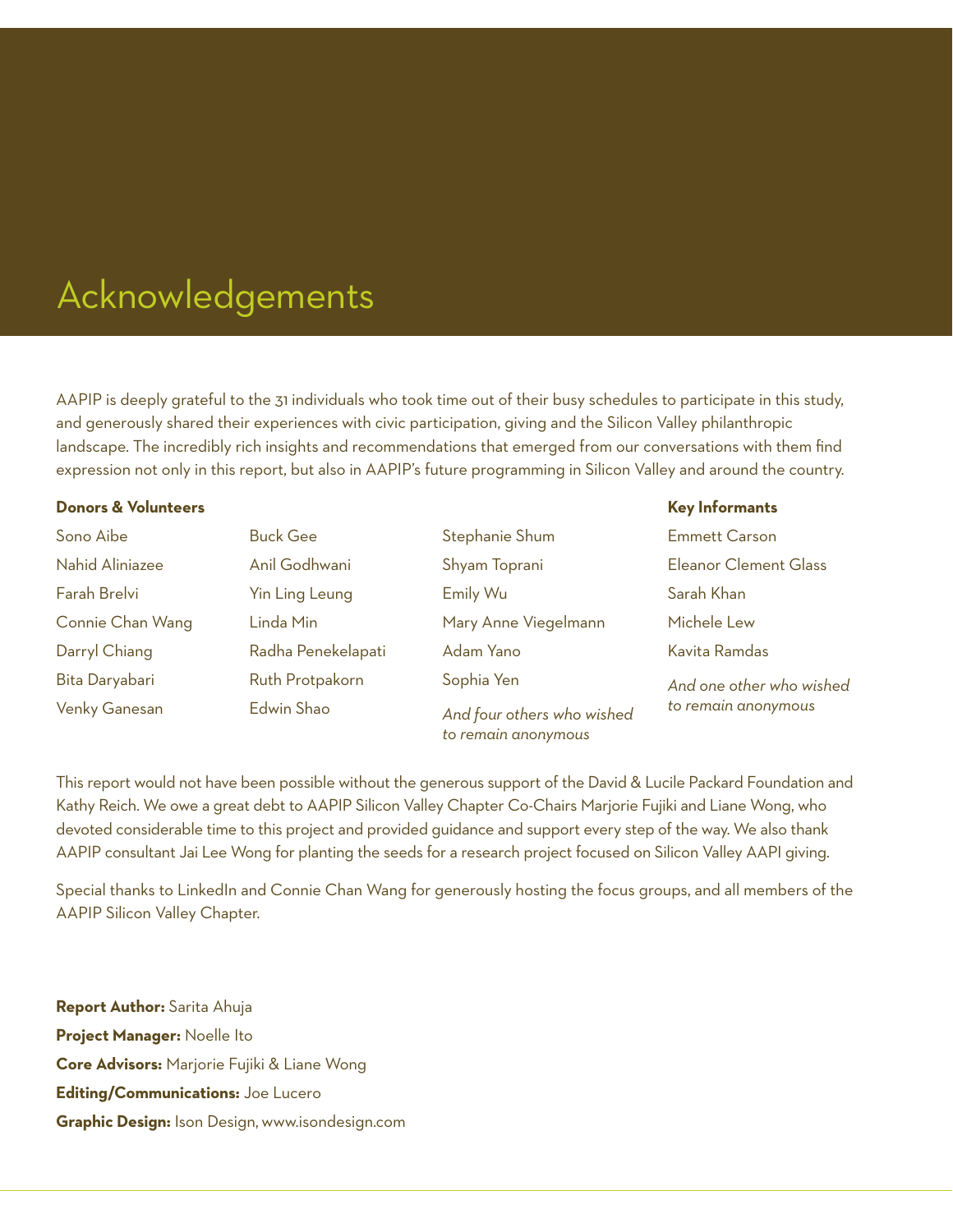# Table of Contents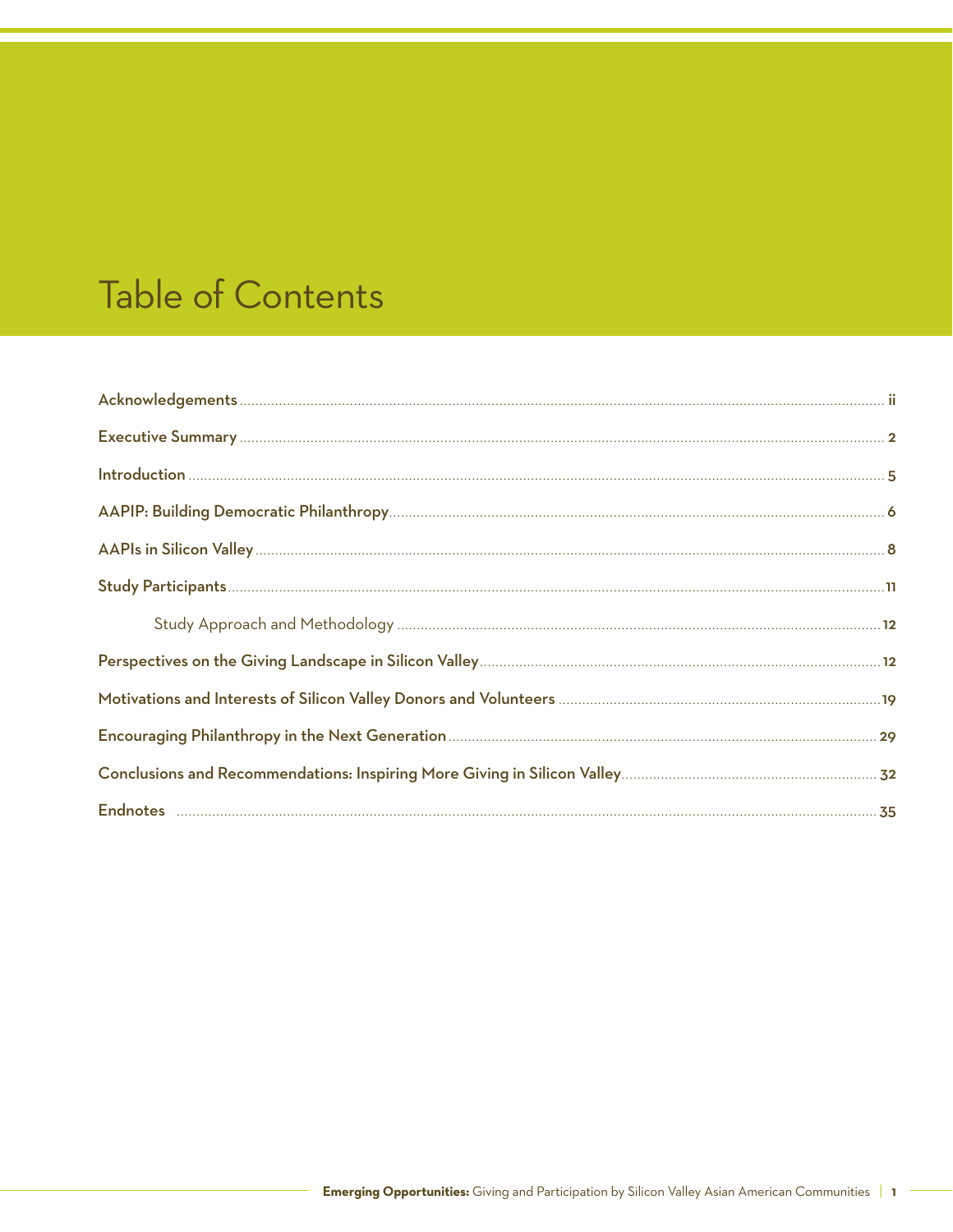# Executive Summary

### Introduction

More than any other region in the United States today, Silicon Valley — the birthplace of the technology revolution — is a symbol of both the American dream and global transformation. The *2011 Index of Silicon Valley* reports that 29% of the region's population of three million people is Asian. Immigrants — including many from Asia — have founded pioneering tech companies like Google, Yahoo!, Sun Microsystems and eBay that have generated immense wealth. As Asian Americans and Pacific Islanders (AAPIs) make their mark in successful companies and entrepreneurial ventures, their contributions do not end there. Many are giving back generously, in time and treasure, to causes that are close to their hearts in their local communities, in the countries of their or their parents' birth, and around the world. AAPIs in the region are forging new approaches to philanthropy that reflect the culture of innovation in Silicon Valley as well as their own cultural, religious and familial values.

To capture and highlight learnings from the giving practiced in this region known for diversity and innovation, AAPIP (Asian Americans/Pacific Islanders in Philanthropy) conducted an inquiry into the landscape of Asian American volunteers and donors in Silicon Valley in partnership and with the generous support of the David & Lucile Packard Foundation. The study aimed to better understand the giving experiences, inspirations, interests and values of Asian Americans in the region.

This report is an expression of AAPIP's framework — Building Democratic Philanthropy. It is a call to action to both institutions and individuals to meaningfully engage impacted communities, and to leverage individual action for collective good. Building Democratic Philanthropy encourages organized and emerging philanthropies and individuals to support practices that put communities first, drawing on their assets as the starting place for any blueprint to maximize their potential.

# Study Participants & Approach

In-depth interviews were conducted with 15 AAPI donors and volunteers, and two focus groups were conducted with an additional ten young AAPI professionals working in high tech companies in the Valley. The study participants are primarily from Chinese and Asian Indian backgrounds — reflecting the communities in which AAPIP's Silicon Valley relationships are strongest. Beyond the Chinese and Indian communities, AAPIP was able to engage several participants from other Asian American backgrounds including Filipino, Japanese, Korean, Thai and Vietnamese. Moreover, we decided to include two donors from Middle Eastern backgrounds in the study. We also interviewed five key informants who are nonprofit leaders with deep experience working with Silicon Valley AAPI donors.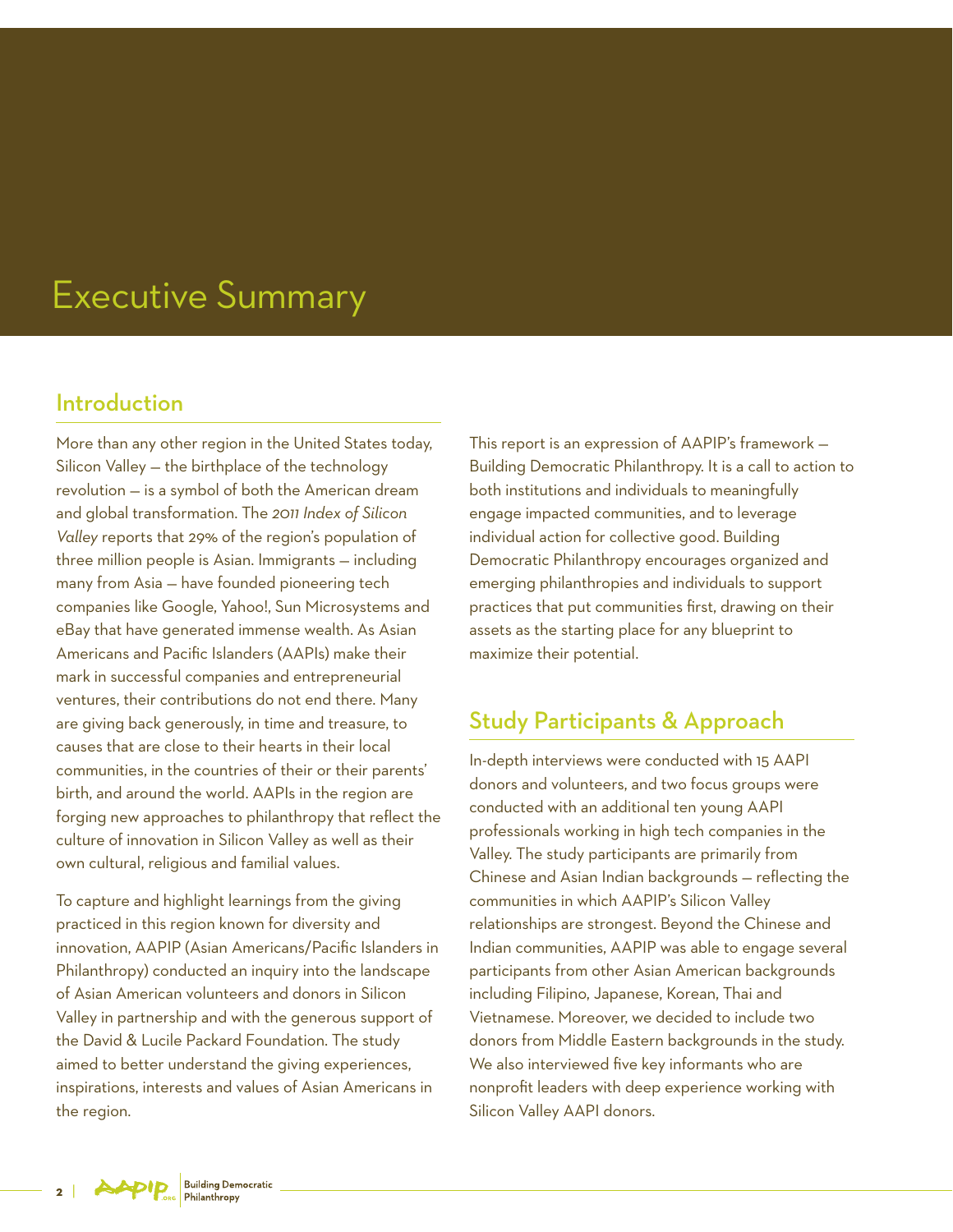# The Giving Landscape in Silicon Valley

Silicon Valley has a distinct culture of philanthropy. Study participants described the overall landscape of giving in Silicon Valley:

**Giving is less traditional and more hands-on.** AAPI donors interviewed for this study described giving as hands-on and high-touch, in part due to the "new money" that the high tech sector has generated and that many have come into their wealth at a younger age. This type of active engagement with organizations was contrasted with what they referred to as more "traditional" philanthropy that was described as writing checks or gaining personal recognition.

**The entrepreneurial culture drives a business approach to philanthropy and social change.** New approaches to philanthropy have emerged in areas like Silicon Valley and Seattle where high tech entrepreneurs seek to apply their successful business practices to addressing social issues and creating sustainable organizations. Concepts like social entrepreneurship and attention to measurable results reflect the business approach to philanthropy in Silicon Valley.

**Networking while giving back.** Networking for either career advancement or meeting potential investors was noted by study participants as an element of the culture of philanthropy in Silicon Valley. Workplacebased giving and events were described by younger professionals as being ways to make new professional contacts in addition to supporting charitable causes.

## Giving Influences and Interests

While family had been an initial inspiration for a majority of the study participants, as adults their friends have more of an impact on their giving — with 80% indicating they learn about causes and organizations to support from their friends.

Immigrants had a stronger interest in international giving, but all but one of them also give to organizations in the U.S. The American-born study participants tend to give more to causes in the U.S. A number of younger, second generation professionals do not give internationally and expressed concerns about transparency.

Of the 25 study participants, over two-thirds (68%) indicated that they give to organizations in the U.S. that serve their own ethnic or religious communities. Immigrants tended to support organizations serving their own particular ethnic or religious communities. Second generation donors in this study had a stronger Asian American identity beyond their ethnic identities, and support Asian American organizations that serve multiple communities.

Education was by far the most popular issue area of giving among the study participants, with 15 out of 25 (or 60%) reporting giving to education, broadly defined. Those who give to education-related causes expressed a desire to create opportunities for others — to "pay forward" the opportunities that got them where they are. Other areas of interest included empowering girls and women, civil and human rights, health, disaster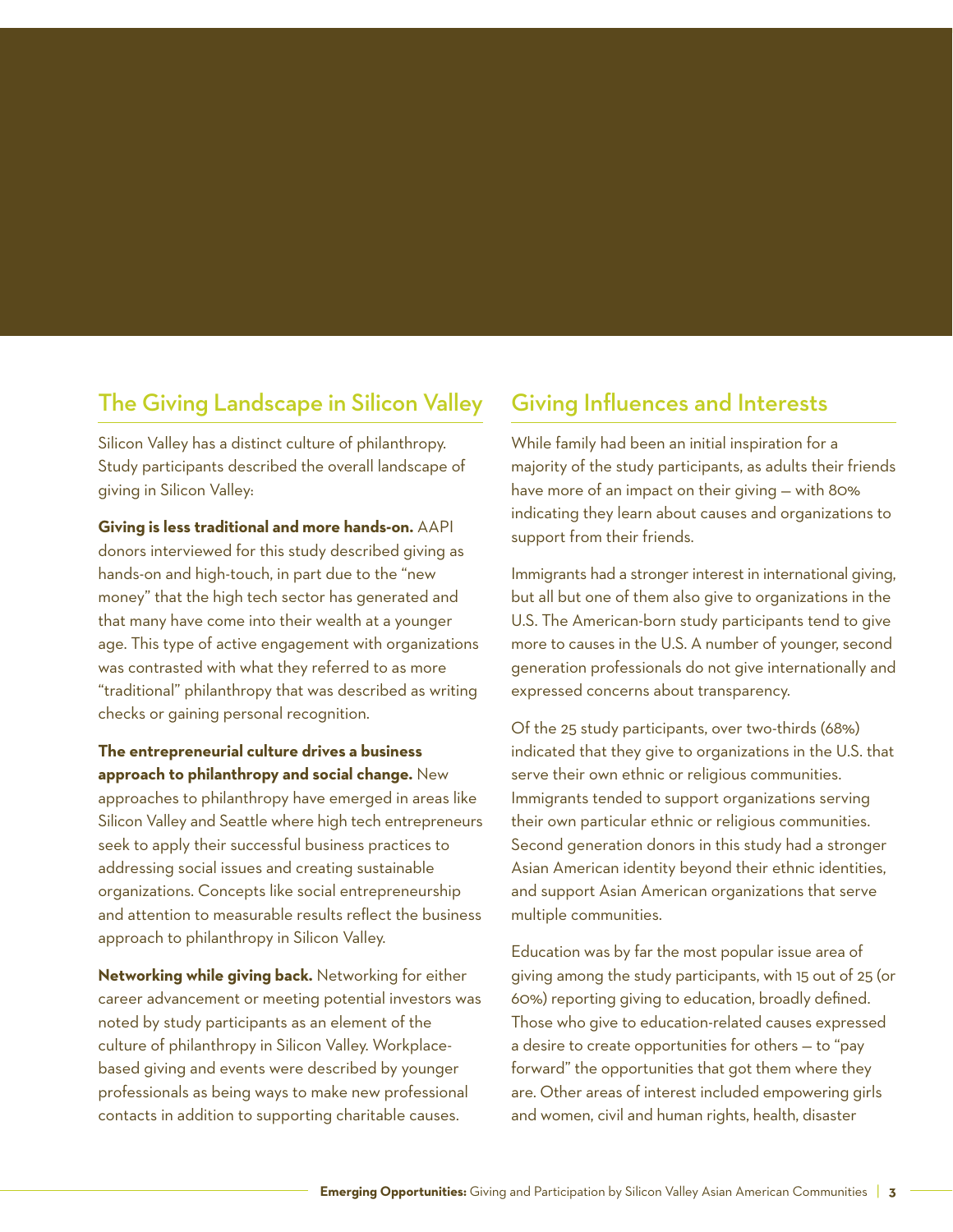relief, arts and culture, preservation of immigrant history, religious institutions attended by family members, and orphanages in South Asia and the Middle East.

Most of the donors interviewed for this study who have children are actively encouraging them to be philanthropic and to be engaged in the community. Many spoke of how important it is that their kids understand how privileged they are relative to most of the world.

# Conclusion and Recommendations

Silicon Valley's culture of entrepreneurship, innovation and opportunity has been a catalyst for immigrant and second generation Asian Americans to shape philanthropy according to their cultural and professional values. Most of the donors we interviewed did not come from wealthy backgrounds and are new to philanthropy. That much of the wealth in Silicon Valley Asian communities is "new money" has implications for how individuals enter into philanthropy and their giving preferences. With less of a family history of Americanstyle philanthropic giving to guide them, new donors may want to be more hands-on and involved in the causes or organizations to which they give.

In interviews and focus groups, study participants affirmed that there is great untapped potential to engage more of their peers in Silicon Valley, who are also new to philanthropy, as donors and volunteers. Ideas and recommendations for inspiring more giving in Silicon Valley AAPI communities include:

- **Encourage companies in Silicon Valley to give more, incentivize and acknowledge employee giving and volunteerism.**
- Q **Organize social and networking events, especially for younger professionals.**
- Q **Create intergenerational events or projects that can involve the whole family.**
- Q **Raise awareness in Silicon Valley of the needs of Asian American and Pacific Islander communities in the U.S.**
- Q **Promote inclusive dialogue on social entrepreneurship and venture philanthropy, and the impact of these trends on the nonprofit sector.**
- Q **Use technology for social marketing and to reduce the time factor in giving.**
- Q **Conduct further research on giving by AAPI subgroups and Middle Eastern communities.**

Both immigrant and American-born donors and volunteers in this study were very involved in their local communities — giving and volunteering to help disadvantaged people of all backgrounds. Among the American-born, even those with strong bicultural identities were more inclined to give in the U.S. and locally, rather than internationally. This suggests that as the American-born AAPI population grows in Silicon Valley, so will their involvement and impact giving to domestic and local causes.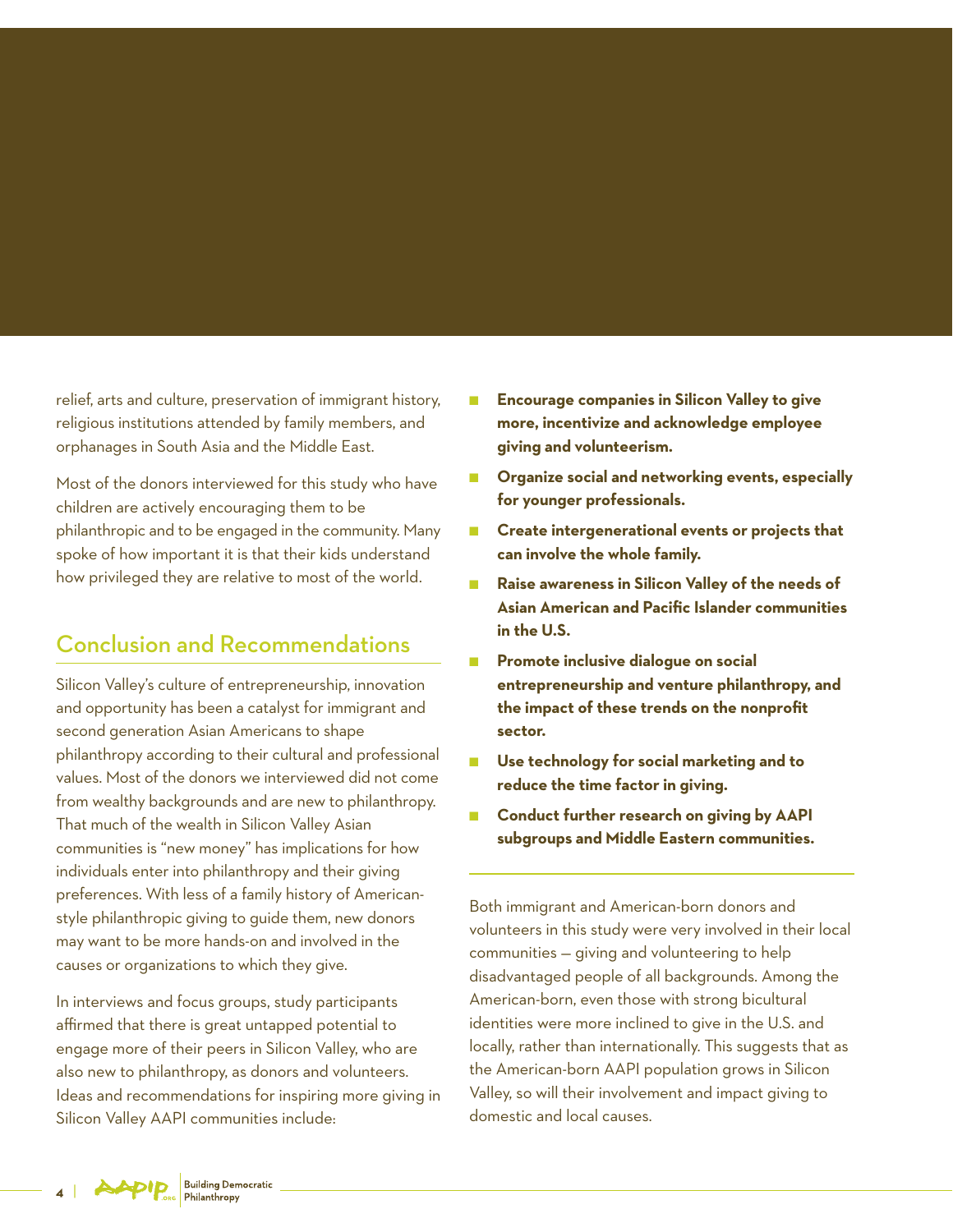# Emerging Opportunities: Giving and Participation by Silicon Valley Asian American Communities

### Introduction

More than any other region in the United States today, Silicon Valley — the birthplace of the technology and internet revolution — is a symbol of both the American dream and global transformation. As much as Silicon Valley is a success story of high-risk and high-reward innovations, it is also a story of the immense contributions immigrants make in both their adopted and home countries.

At the height of the civil rights movement President Johnson signed the Immigration Act of 1965 (also known as the Hart-Cellar Act), which put an end to decades of race-based quotas and for the first time opened the door to large-scale Asian immigration to the United States. The 1965 law was a radical departure from the racialized immigration system that had existed until then,' significantly increasing the total number of immigrants allowed into the United States and enabling immigration based on both the basis of needed skills and family ties to U.S. citizens or permanent residents.

The transformation of the American immigration system coincided with the growth of new high-technology industries in Silicon Valley. The demand for skilled labor in emerging electronics industries exploded during the 1970s and 1980s, with foreign-born engineers flocking to high tech centers like Silicon Valley in search of the "new gold rush." As AnnaLee Saxenian has noted in her article "Silicon Valley's New Immigrant Entrepreneurs,"

between 1975 and 1990 Silicon Valley's technology companies created more than 150,000 jobs — and the foreign-born population in the region more than doubled to almost 350,000. By 1990, one third of all scientists and engineers in Silicon Valley's technology industries were foreign-born. Of those, almost two thirds were Asian — primarily of Chinese and Indian descent. The Immigration and Naturalization Act of 1990 further promoted the immigration of engineers by almost tripling the number of visas granted on the basis of occupational skills.<sup>2</sup>

Among non-white groups in the United States, Asian Americans have the highest rate of business ownership, and their businesses account for half of all minority business employment in the United States.<sup>3</sup> In Santa Clara County, immigrants are entrepreneurial and are more likely to create their own jobs than native born workers. They contribute about 44% of the region's Gross Domestic Product.4 Immigrants — including many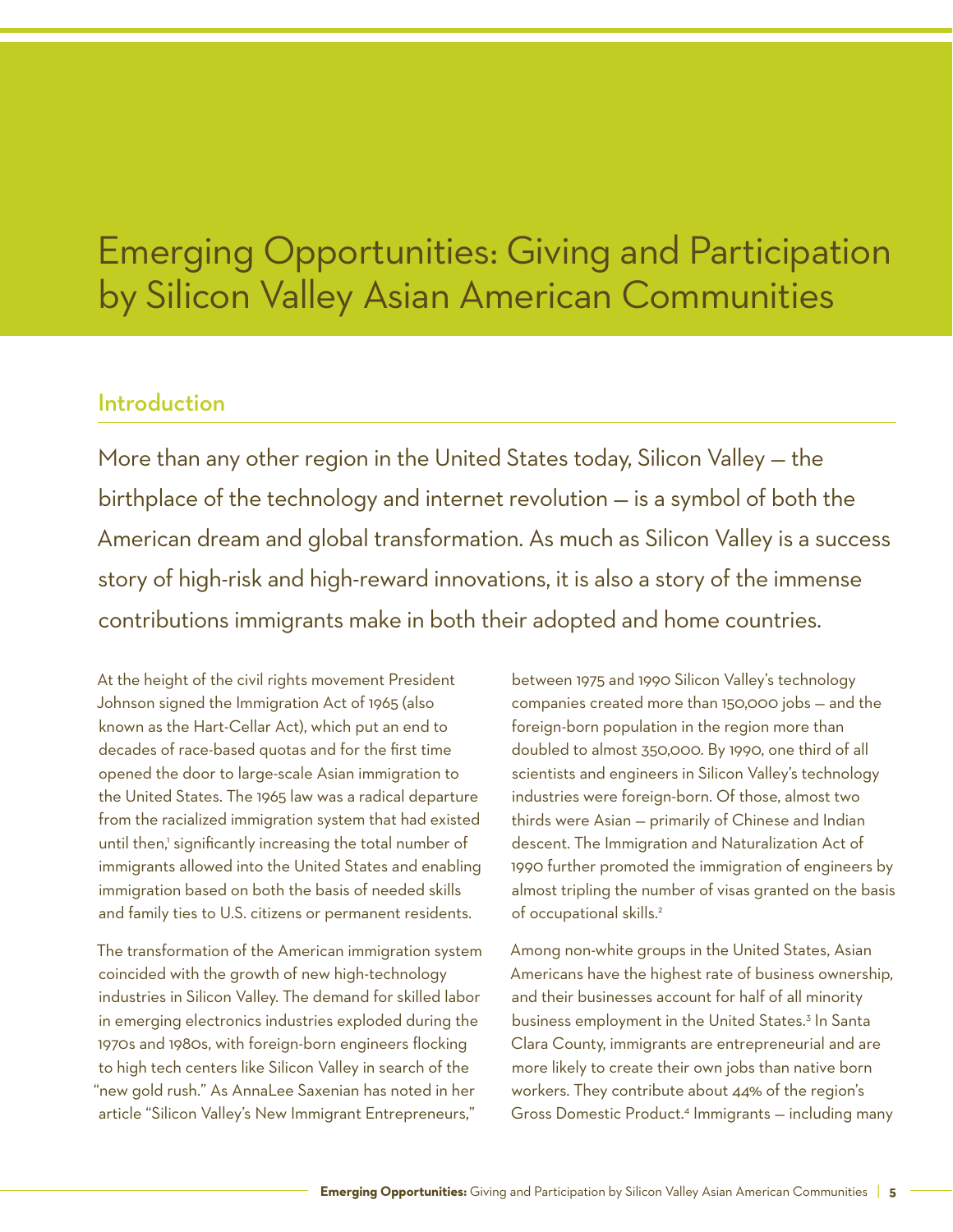As Asian Americans and Pacific Islanders (AAPIs) make their mark in successful companies and entrepreneurial ventures, their contributions do not end there. from Asia — have founded pioneering tech companies like Google, Yahoo!, Sun Microsystems, Nvidia, Paypal, eBay as well as many other companies that have generated a growing, affluent class of entrepreneurs and professionals.

As Asian Americans and Pacific Islanders (AAPIs) make their mark in successful companies and entrepreneurial ventures, their contributions do not end there. Many are giving back generously — in time and with significant financial and social capital — to causes that are close to their hearts in their local communities, in the countries of their or their parents' birth, and around the world. AAPIs in the region are forging new approaches to philanthropy that reflect the culture of innovation in Silicon Valley as well as their own cultural, familial and religious values.

To capture and highlight learnings from the giving practiced in this region known for diversity and innovation, Asian Americans/Pacific Islanders in Philanthropy (AAPIP) conducted an inquiry into the landscape of AAPI volunteers and donors in Silicon Valley. AAPIP commissioned this study in partnership and with the generous support of the David & Lucile Packard Foundation. The purpose of the study was to better understand the giving experiences, inspirations, interests and values of AAPIs in the region. It provided a significant opportunity for AAPIP to learn from the Silicon Valley region's unique blend of large and diverse AAPI populations, entrepreneurial professionals, high-level donors and active volunteers lessons we can apply as we expand the movement of building philanthropy within the AAPI community.

# AAPIP: Building Democratic Philanthropy

For years, Asian Americans and Pacific Islanders (AAPIs) have been rendered largely invisible within philanthropy — both within organized philanthropy, and in recognition of AAPI communities' distinct philanthropic traditions. In 1992, AAPIP published *Invisible and In Need*, which found, among other things, that investment in AAPI communities from 1984–1990 amounted to no more that 0.2% of all philanthropic giving by foundations. Fifteen years later, in 2007 AAPIP followed that seminal report with *Growing Opportunities: Will Funding Follow the Rise in Foundation Assets and Growth of AAPI Populations?,* revisiting the same core analysis, finding that foundation funding to AAPI communities from 1990–2002 amounted to no more that 0.4% of all foundation funding although the AAPI population had doubled between 1990 and 2004. More recent data suggests little improvement. Lack of investment in AAPI communities remains an enduring challenge to philanthropy.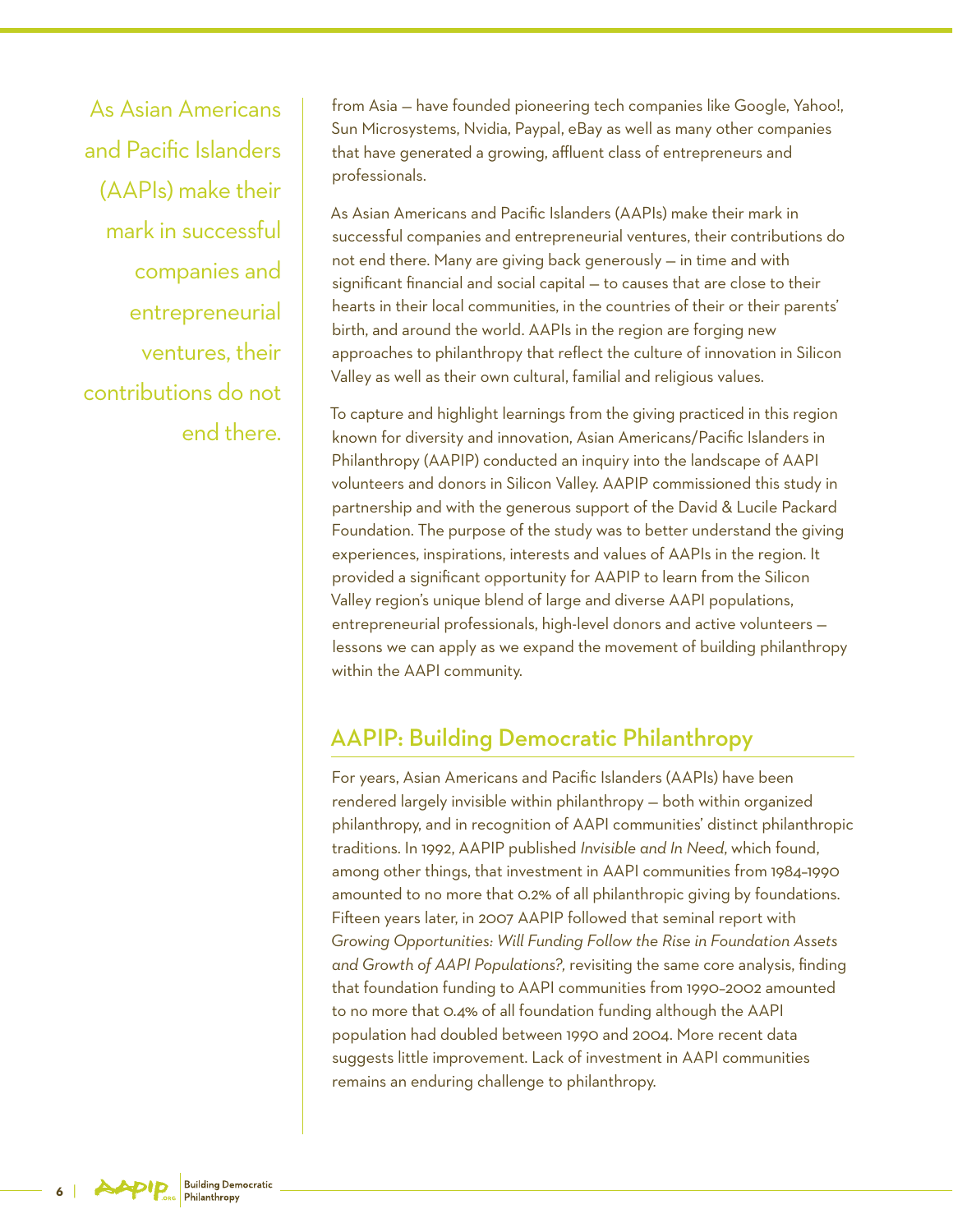Since 1990, AAPIP — a national, member-supported philanthropic intermediary — has met these challenges through a strategic combination of philanthropic advocacy, robust development of community-based philanthropy, and support for AAPIP members in the field, through a framework called Building Democratic Philanthropy.

Building Democratic Philanthropy offers both a critique of, and an aspiration for, philanthropy. As a critique, it surfaces the ongoing need for building greater democracy and increased transparency within organized philanthropy; as well as a more vibrant collaboration between philanthropy and the impacted communities that are the focus of foundation investments. As an aspiration, Building Democratic Philanthropy is a call to action — an opportunity for both organized and emerging philanthropies and individuals to support institutions and embrace practices that put communities first, drawing on their assets as the starting place for any blueprint to maximize their potential.

Building Democratic Philanthropy is a call to institutions and individuals to meaningfully engage impacted communities, and to leverage individual action for collective good.

This report is a powerful expression of Building Democratic Philanthropy, eliciting better-informed strategies to develop the community's enormous philanthropic potential, by reaching out to the local community and developing a deeper understanding of demographic and philanthropic data about AAPIs in the Silicon Valley and surrounding regions.

The nature of capital in the Silicon Valley region — from how it has been developed, to how it is now shared — continues to evolve. AAPIP's role and responsibility in understanding the AAPI community in the Silicon Valley is to provide a clearer lens on what drives and motivates philanthropic behavior and activity in the region. Silicon Valley — with its growing wealth, access to capital, evolving technologies, and expanding AAPI populations — provides a unique and robust context for understanding emerging opportunities to innovate and build more democratic philanthropy.

This report begins by providing some historical and demographic context on AAPIs in Silicon Valley. It then describes the study participants and touches upon the research methodology and limitations. Learnings from the research are organized into three sections: Perspectives on the giving landscape in Silicon Valley; Motivations and interests of AAPI donors and volunteers; and Encouraging philanthropy in the next generation. The report concludes with a set of recommendations for encouraging more AAPI giving and building democratic philanthropy in Silicon Valley.

AAPIs in the region are forging new approaches to philanthropy that reflect the culture of innovation in Silicon Valley as well as their own cultural, familial and religious values.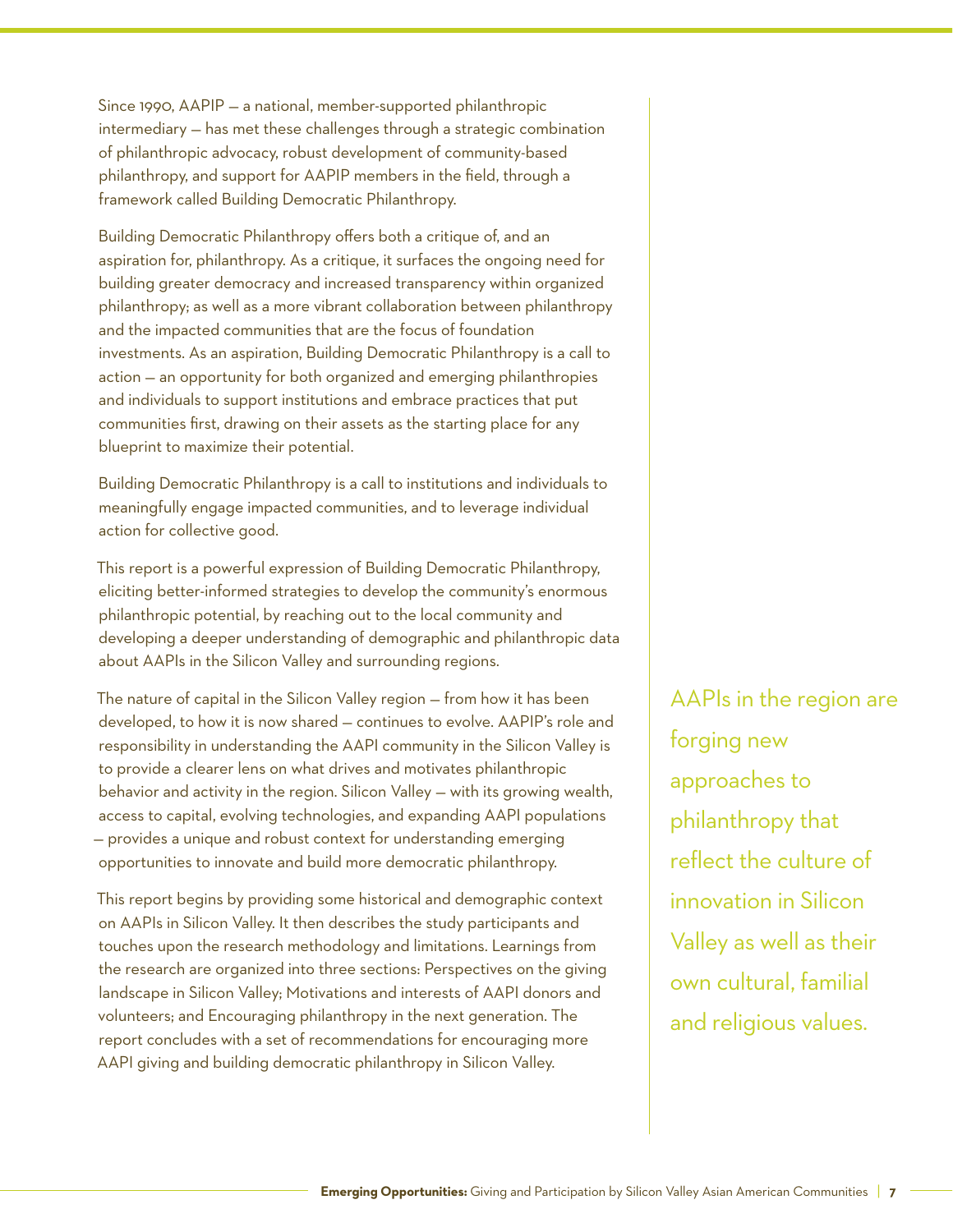Table I. Asian American and Pacific Islander Populations in Santa Clara and San Mateo Counties

| Asian                                         | 748,642 |  |
|-----------------------------------------------|---------|--|
| Chinese                                       | 217,497 |  |
| Filipino                                      | 157,603 |  |
| Asian Indian                                  | 131,082 |  |
| Vietnamese                                    | 129,187 |  |
| Other Asian                                   | 45,977  |  |
| Japanese                                      | 33,854  |  |
| Korean                                        | 33.442  |  |
| Native Hawaiian and<br>Other Pacific Islander | 17,377  |  |
| Other Pacific Islander                        | 10,311  |  |
| Samoan                                        | 4,029   |  |
| Guamanian or Chamorro                         | 1,548   |  |
| Native Hawaiian                               | 1,489   |  |

Source: U.C. Census Bureau, 2011.

# AAPIs in Silicon Valley Today

**Silicon Valley is home to about one million Asian Americans and Pacific Islanders.** The Silicon Valley region has been defined as Santa Clara County plus adjacent parts of San Mateo, Alameda and Santa Cruz Counties. Using this definition (but including all of San Mateo County in its demographic analysis), the 2011 *Index of Silicon Valley* reports that 29% of the region's population of three million people is Asian.5 Silicon Valley's population is relatively young: 88% of residents are under the age of 65, and 37% of the population is between the ages of 20 and 44.

AAPI populations are more concentrated in Santa Clara County, which is home to some of the largest AAPI populations in the country. Santa Clara County's population is one-third AAPI, with over 570,000 people in the County identifying themselves as Asian in the 2010 Census and over 7,000 identifying as Native Hawaiian or Pacific Islander.6 Two thirds of Santa Clara County's Asian population is foreign-born. Santa Clara County's Asian population increased by 17,000 between 2008 and 2009 — the largest increase in the Asian population nationwide.7 Subgroup data from the Census Bureau shows that in Santa Clara County, the largest AAPI populations are Chinese (8.6%), Vietnamese (7.1%), Asian Indian (6.6%) and Filipino (4.9%). San Mateo County's population is about 25% Asian and 1.4% Pacific Islander, and these groups together include over 188,000 people. The largest AAPI populations by far in San Mateo County are Filipino (9.8%) and Chinese (9%), followed by Asian Indians (1.9%) and Native Hawaiians and other Pacific Islanders (1.4%).<sup>8</sup>

Three cities within Silicon Valley are now majority Asian, and the city of Cupertino has the highest percentage of Asians in the region (63%). The neighboring cities of Milpitas and Fremont are 62.2% and 50.6% Asian, respectively, with the largest subgroups being Asian Indians and Chinese. About 110,000 people in Fremont and Milpitas are AAPI. Other Silicon Valley cities that are more than one-third Asian include Sunnyvale, Santa Clara and San Jose.

**8** |

**Building Democratic** Philanthropy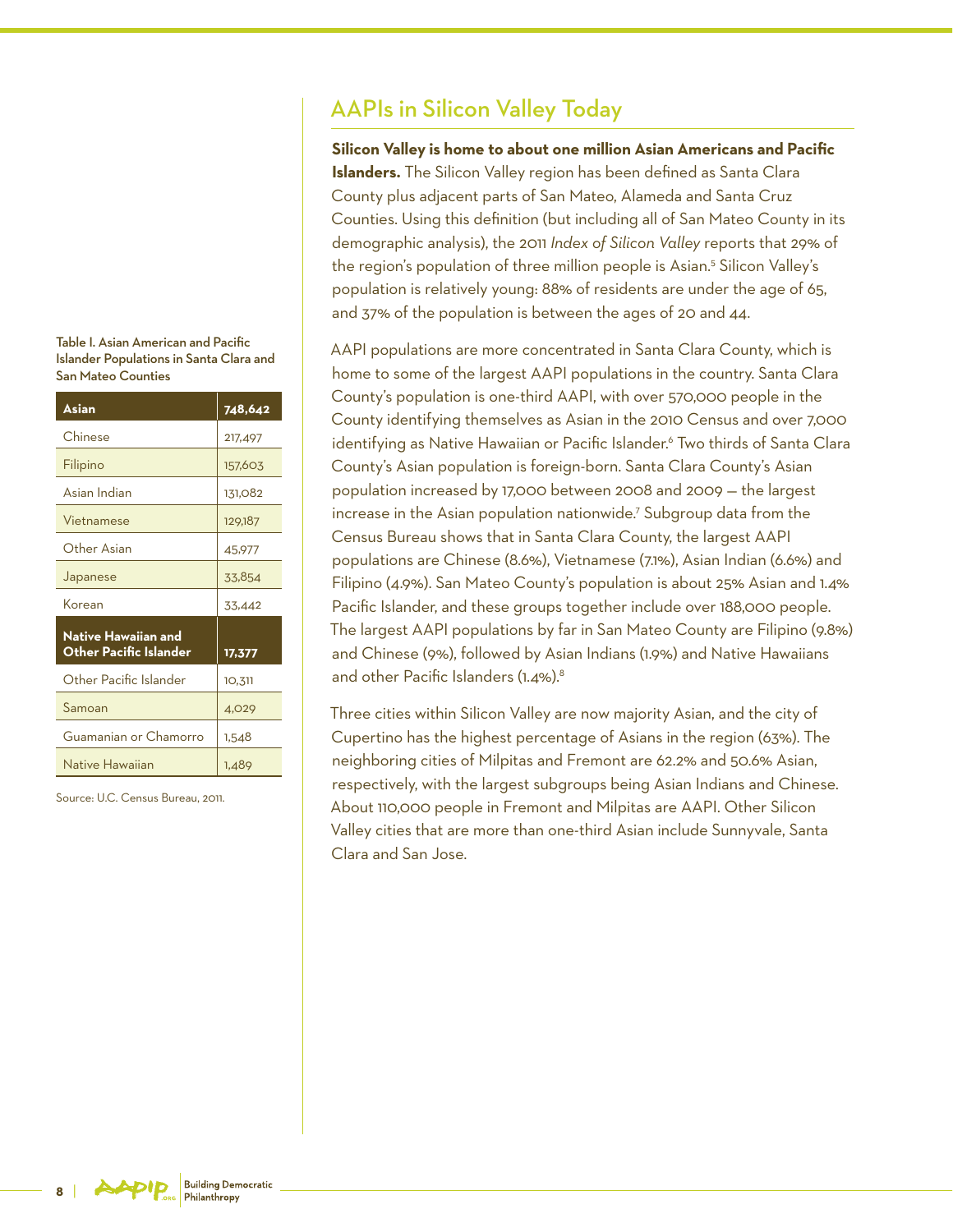Table II. Silicon Valley Cities with Large Asian Populations



**The success of the Asian American population as a whole in Silicon Valley masks disparities in AAPI subgroups.** Aggregated data on Asian American communities in Silicon Valley paint a picture of a highly educated and higher income community. The American Community Survey, conducted in 2009, found that Santa Clara County had the highest median household income in the state — \$85,569. Median household income for Asians is even higher — \$101,389. The American Community Survey also reported that 71% of Santa Clara County's population growth came from Chinese and Asian Indians, whose median family incomes were \$127,000 and \$148,000 respectively.<sup>9</sup> These are the first and third largest Asian subgroups in the county.

But not all Asian Americans in Silicon Valley fit the profile of the successful "model minority." For example, while 58% of Asians in Santa Clara County have a bachelor's degree or higher (a greater percentage than the county average), 11% (roughly 60,000 Asians) have less than a high school diploma. Pacific Islanders in Santa Clara County have almost the opposite educational profile as Asians, with only 15% holding a bachelor's degree or higher.<sup>10</sup>

The Vietnamese population is the second largest Asian American subgroup in Santa Clara County, reaching 134,525 in 2010 — roughly 8% of the total

Silicon Valley — with its growing wealth, access to capital, evolving technologies, and expanding AAPI populations — provides a unique and robust context for understanding emerging opportunities to innovate and build more democratic philanthropy.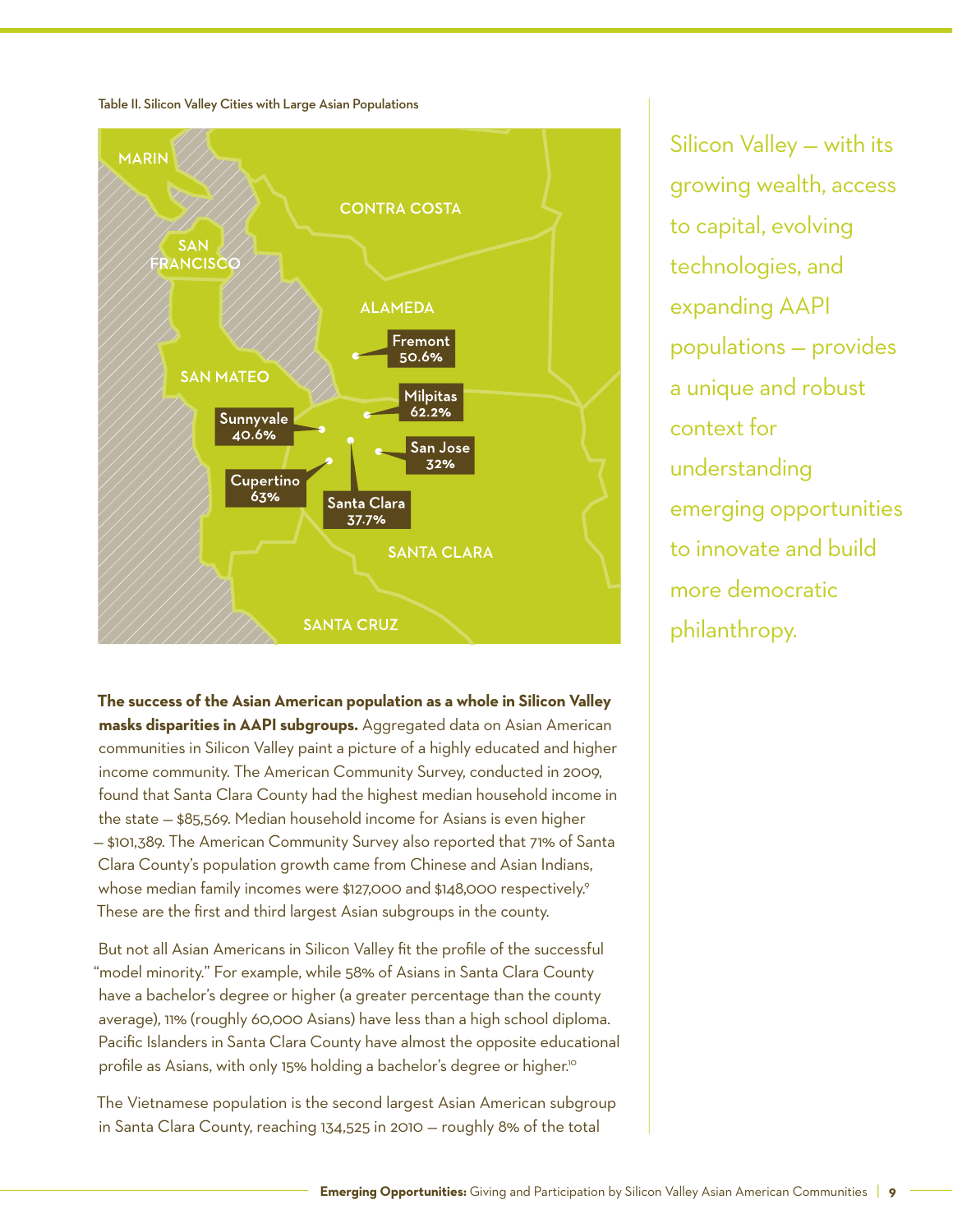While 58% of Asians in Santa Clara County have a bachelor's degree or higher, 11% (roughly 60,000 Asians) have less than a high school diploma.

county population. San Jose has the largest number of Vietnamese of any American city.<sup>11</sup> While some Vietnamese have prospered, a recent study on the health status of Vietnamese Americans commissioned by the Santa Clara County Public Health Department found that roughly one in ten Vietnamese families lived in poverty between 2007 to 2009, higher than the county average and higher than all other major racial/ethnic groups except Latinos. This study also found that some lower-income Vietnamese families may be at risk for food insecurity, as 16% of Vietnamese adults reported that they or other adults in their family had obtained food from a church, food pantry, or food bank in 2011.<sup>12</sup>

Another Santa Clara County Public Health Department report found that Filipino and Vietnamese subgroups have limited access to healthcare services, higher prevalence of health risk factors, and are least likely to report their general health and/or mental health as good compared to other subgroups and County residents in general. Vietnamese residents in Santa Clara County suffer from higher rates of cancer, tuberculosis and heart disease than most other racial and ethnic groups. More than onefourth of Vietnamese adults (26%) in Santa Clara County lacked health care coverage, a higher proportion than for adults in the County as a whole in 2011.<sup>13</sup> Sixteen percent of Filipino adults are uninsured.<sup>14</sup>

Pacific Islander groups like Tongans and Samoans face some of the biggest challenges of any racial and ethnic group in the South Bay region. According to the 2010 census, there are 57,183 Tongans in the United States, and about 13,000 of them live in San Mateo County. A smaller concentration of about 2,000 (mostly Tongan) Pacific Islanders can be found in East Palo Alto. Tongan community leaders and organizers report high rates of domestic violence, tobacco and alcohol use, high school dropout rates, gang activity, obesity, lack of access to health care and suicide. Tongan youth have a high drop out and teenage pregnancy rates and are overrepresented in juvenile hall and adult correctional facilities.<sup>15</sup> A 2010 presentation by officials in San Mateo County's Pacific Islander Initiative Program reported that 19% of young Pacific Islanders in the county have tried to commit suicide, 11% carry a weapon for protection, 56% have shoplifted in the past 12 months, and 45% have skipped school in the last month. Tongans in San Mateo County have much higher rates of obesity (46%) and lack of prenatal care (33%) than Latinos, African Americans, whites and Asians.<sup>16</sup>

The disparities in key indicators among different AAPI groups demonstrate the importance of examining disaggregated data in order to gain a more nuanced understanding of AAPI communities in the region.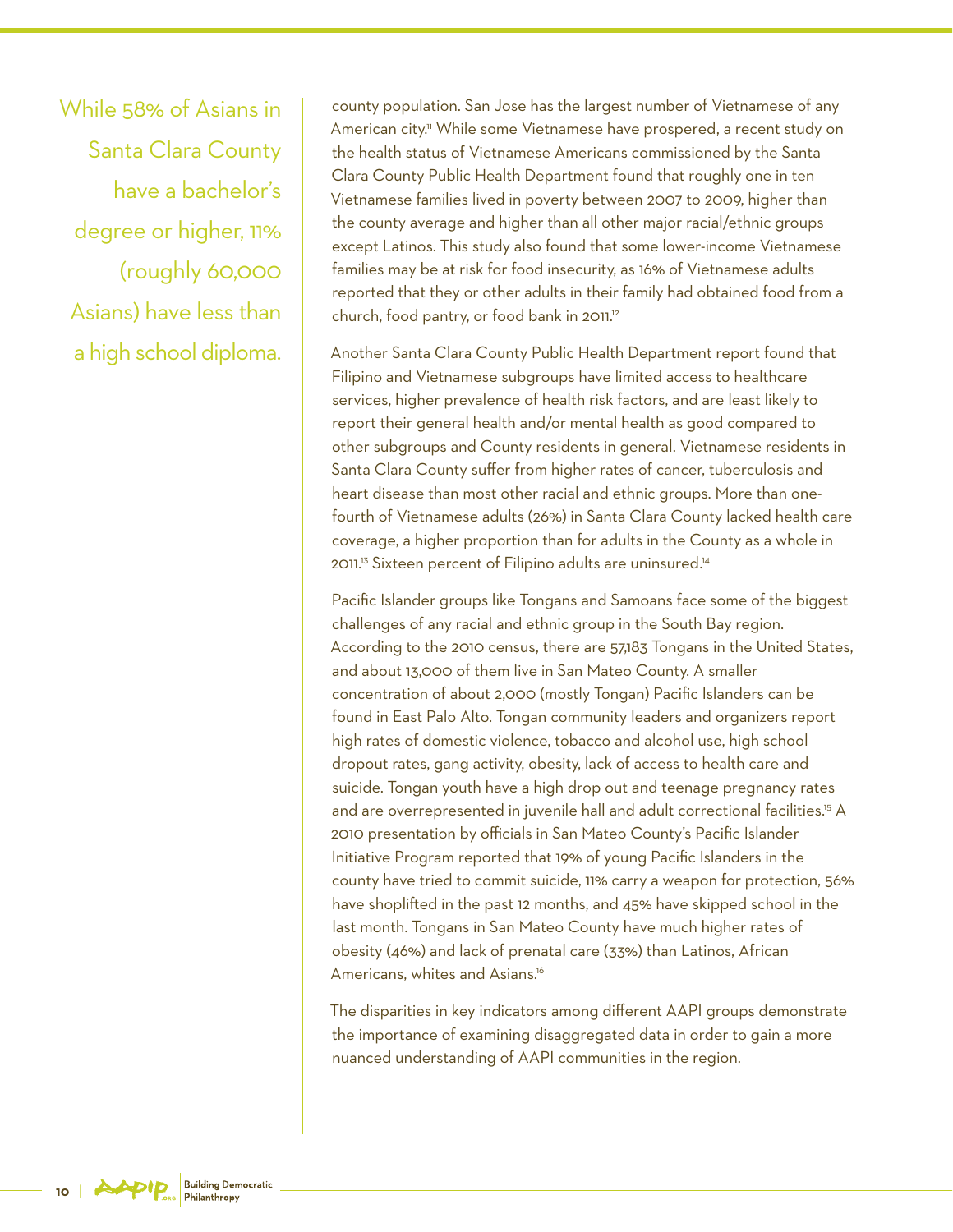# Study Participants

In-depth interviews were conducted with 15 Asian American donors and volunteers, and two focus groups were conducted with an additional ten young Asian American professionals working in high tech companies in the Valley.

| <b>Ethnicity</b>                   | Female         | Male           | <b>Immigrant</b> | <b>American-Born</b> |
|------------------------------------|----------------|----------------|------------------|----------------------|
| Asian Indian                       | $\overline{4}$ | 3              | 5                | $\overline{2}$       |
| Chinese,<br>Taiwanese or Hong Kong | 6              | $\overline{4}$ | ٦                | 9                    |
| Filipino                           | ı              |                |                  |                      |
| Japanese                           |                |                |                  |                      |
| Korean                             | ı              |                |                  |                      |
| Middle Eastern                     | $\overline{2}$ |                | $\overline{2}$   |                      |
| Thai                               | ı              |                | ı                |                      |
| Vietnamese                         |                | T              | ı                |                      |
| <b>TOTALS</b>                      | 17             | 8              | 11               | 14                   |

#### Table III. Demographics of AAPIP's 25 Study Participants

The age range of the 25 donors and volunteers who participated was 20s–60s. They work in a broad range of professions including high tech, internet and social media, nonprofits, medicine, law and education.

The study participants are primarily from Chinese and Asian Indian backgrounds — reflecting the communities in which AAPIP's Silicon Valley relationships are strongest.<sup>17</sup> Beyond the Chinese and Indian communities, AAPIP was able to engage several participants from other Asian American backgrounds including Filipino, Japanese, Korean, Thai and Vietnamese. Moreever, we decided to include two donors from Middle Eastern backgrounds in the study. Since 9/11, AAPIP's work has evolved to include programming supporting emerging organizations in Arab, Middle Eastern, Muslim and South Asian communities that are generally not on the radar of organized philanthropy. Given that Silicon Valley is home to large concentrations of Middle Eastern American communities, AAPIP decided to include two donors of Middle Eastern backgrounds in this study in order to capture their insights and inform our work with these communities.

We also interviewed five key informants who have deep experience working with Silicon Valley Asian American donors in varying capacities, including leaders of nonprofits that serve Silicon Valley Asian communities.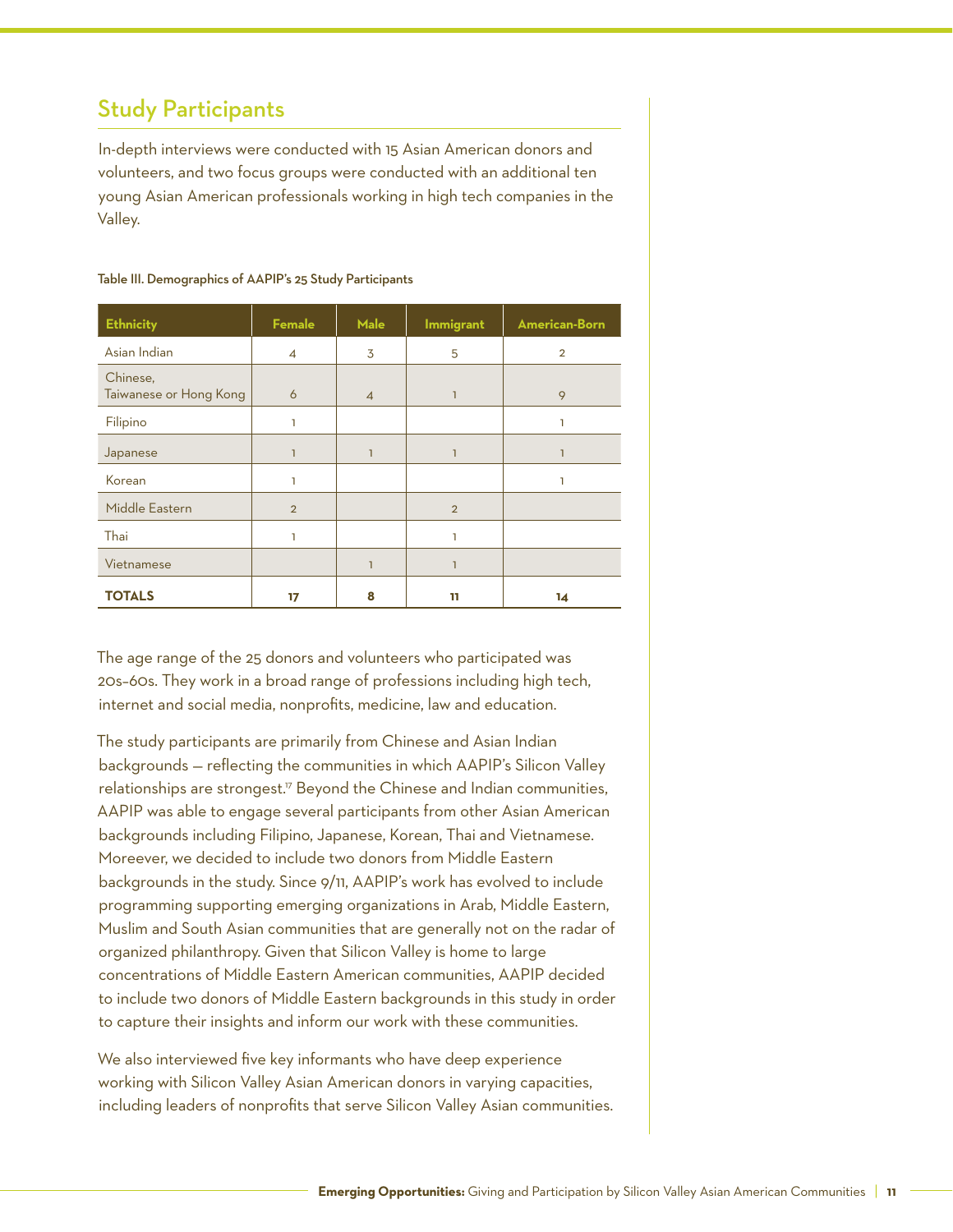# Study Approach and Methodology

In keeping with old and new forms of generosity practiced by Asian Americans, "philanthropy" and "giving" are defined broadly in this study to include not only tax-deductible gifts to organizations, but also informal giving, volunteering, mentoring and investments in for-profit social enterprises.

In order to engage in deeper conversation with study participants about their giving, AAPIP chose to conduct a small scale, qualitative study rather than a large-scale, randomized survey. As this was our first inquiry into Silicon Valley Asian American giving, to maximize the learning opportunity AAPIP chose not to limit the study to a particular ethnic community. AAPIP reached out through our networks and invited study participants from a range of ethnic and religious communities, and with income levels ranging from middle class to net worth of over a billion. In the course of interviews, donors also referred us to their friends and colleagues. Because the majority of study participants did not want quotes attributed to them, we present all quotes

*continued next page*

A review of articles, publications and web sites related to AAPI demographics, donors and the culture of philanthropy in Silicon Valley was also undertaken to provide context and additional learnings in the report.

While this study took a broad "pan-Asian" approach, we recognize that each ethnic community has multiple stories and experiences to share about their giving. Our research was informed by other ethnic-specific studies conducted on Asian American giving — in particular, a new study of Silicon Valley's Asian Indian community commissioned in 2011 by the Silicon Valley Community Foundation<sup>18</sup> and a 2001 study on the diaspora philanthropy of Indians in Silicon Valley conducted by Shahnaz Taplin & Associates.<sup>19</sup> AAPIP hopes that the learnings from our study will inspire others to conduct deeper research into the giving of different ethnic and religious communities in Silicon Valley and in other parts of the United States.

# Perspectives on the Giving Landscape in Silicon Valley

Silicon Valley has a distinct culture of philanthropy. Before delving into the experiences of individual donors and volunteers, this section provides context on the overall landscape of giving in Silicon Valley.

**Giving is less traditional and more hands-on.** Donors interviewed for this study described giving as hands-on and high-touch, in part due to the "new money" that the high tech sector has generated and because many have come into their wealth at a younger age. Almost all of those participating in this study were involved as volunteers with organizations they give to. This type of deeper engagement with organizations was contrasted with what they referred to as more "traditional" philanthropy. As one donor explained,

"It's not like the 'old wealth' way of giving where if you had money you just write a check. It's more a sense of you do something and you connect with the work."

Many of the study participants have given substantial time and expertise to nonprofits as founders of new organizations, board members and fundraisers. For example, five study participants had been involved in the founding of organizations that serve or advocate for their own ethnic or religious communities.<sup>20</sup> As one nonprofit founder noted,

"Since I founded the India Community Center, I have spent more time in the nonprofit world than in the for-profit world in the last nine years."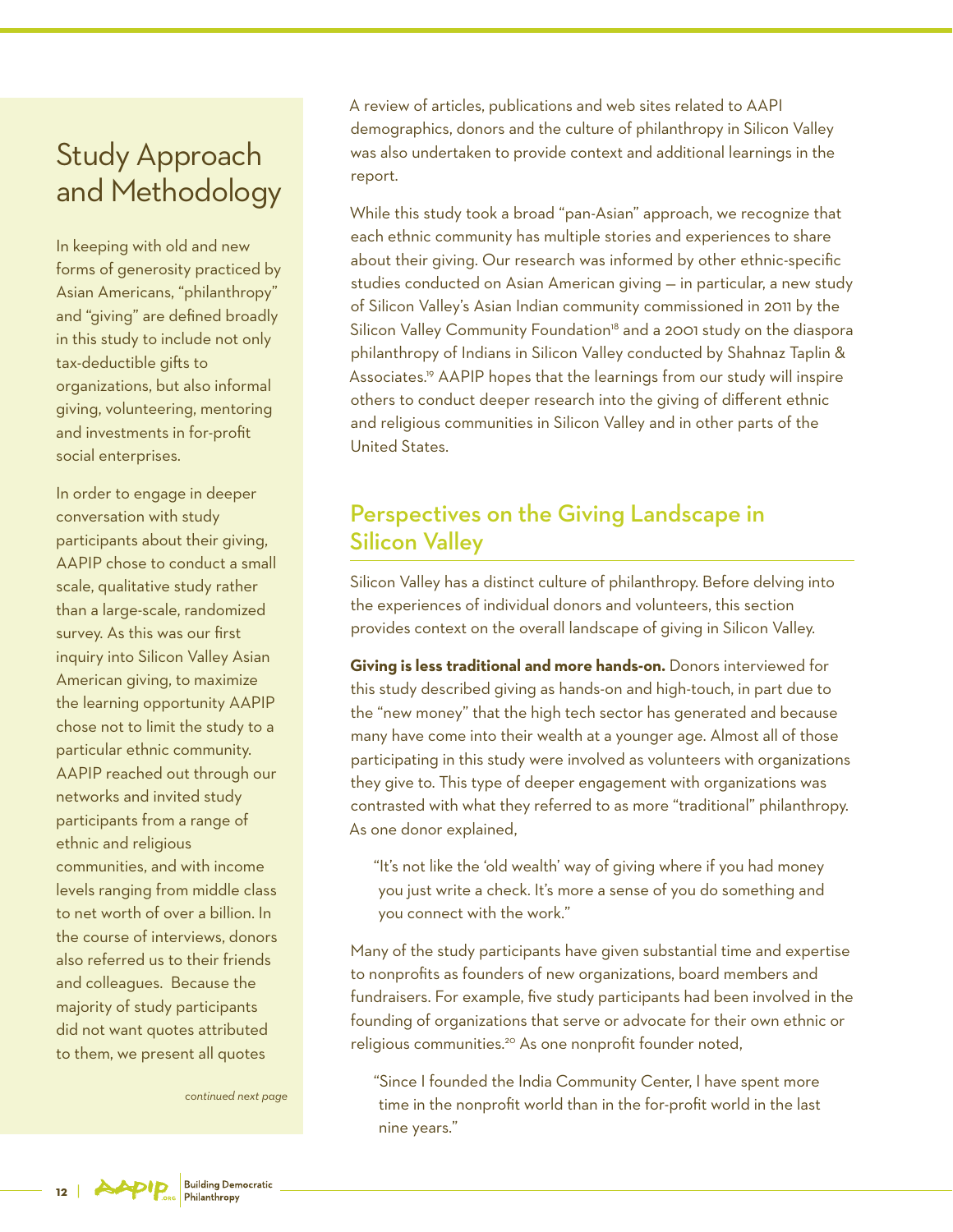Being directly involved in organizations also helps donors see how their money is being spent, helping to maintain the kind of trust that keeps them engaged in giving.

"The more involved and connected we are to an organization or a cause, the more we give."

Nonprofits benefit from bringing to the table the skills and perspectives of those who have succeeded in the for-profit sector. For example, one donor described how his business and risk-taking approach as a board member made a big impact on his organization's fundraising:

"My contribution is my optimistic nature of setting goals and helping to get there. With nonprofits you work on best efforts and you don't push yourself. You often think of what's achievable by knowing [what was achieved in] the past. I was more willing to say 'what the hell' and 'let's do it.' This comes from my business background."

The giving circle SV2 (Silicon Valley Social Venture Fund) is another example of hands-on philanthropy, in which donor "Partners" have the opportunity to work directly with nonprofits supported by SV2 to help build their capacity. Currently 100 families are involved in SV2 with a minimum \$5,000 annual donation. A few Asian American donors we interviewed are involved in SV2. One study participant described the appeal of SV2's hands-on approach:

"The SV2 model is very high engagement. It's another reason we joined. It's the way that you give…it's not just check writing there's much more where you can get engaged in different ways — you can contribute your skills, be an advisor, end up on boards."

Professionals in Silicon Valley also donate their skills, time and money through corporate philanthropy programs such as the Yahoo Employee Foundation and LinkedIn for Good. These newer forms of corporate philanthropy are employee-managed, and focus on leveraging the talents of employees to impact the nonprofit sector. Many believe that human capital is the future of philanthropy. Professionals — particularly Millenials — are looking for more ways they can make an impact through the workplace, where many spend the vast majority of their time.

"Most of my involvement with the community has been through my workplace… I think we're very fortunate to have good, stable jobs, and just realizing the importance of giving back to the community is the way that I'd hope I have impacted the community around me over the past few years."

*Study Approach and Methodology continued*

anonymously. A partial list of donors, volunteers and key informants who gave AAPIP permission to be named as study participants is provided in the Acknowledgements section of this report.

Given the non-random approach to participant selection and the small size of the sample, this study should in no way be construed as scientific, and AAPIP does not claim that the learnings from the study are generalizable to Asian Americans in Silicon Valley as a whole. The views of study participants are their own, and while we identify commonalities among study participants' responses, these themes should not be taken as definitive of Asian Americans' views on giving. Because the sample was developed through AAPIP's existing networks, the study learnings are likely skewed in a number of ways — for example the high level of volunteerism, level of knowledge of the nonprofit sector and interests in particular issue areas.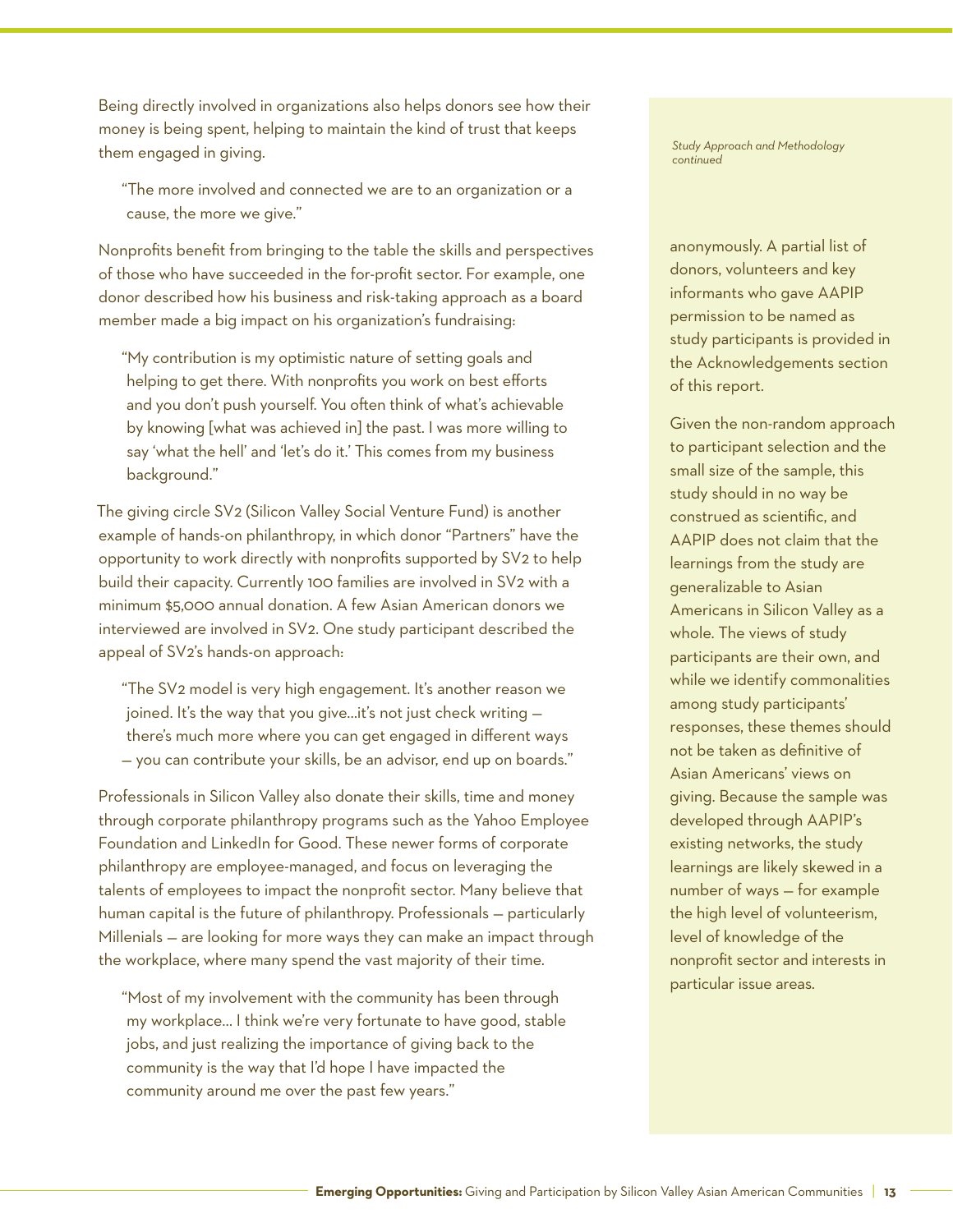Many believe that human capital is the future of philanthropy. Busy young professionals in our study highlighted the importance of online and workplace-based giving and volunteering given their longer working hours. Many also take advantage of matching gift programs at their or their partners' companies.

**The entrepreneurial culture drives a business approach to philanthropy and social change.** New approaches to philanthropy have emerged in areas like Silicon Valley and Seattle where high tech entrepreneurs seek to apply their successful business practices to addressing social issues and creating sustainable organizations. Those participating in this study spoke often of social entrepreneurship and venture philanthropy as characterizing Silicon Valley giving. One donor who runs a venture capital firm described his venture philanthropy approach:

"I get involved in philanthropy the same way I get involved in a company. The difference is just gains vs. good and generating impact not generating revenue. If a new program is starting, I want to know how you do it. What is your plan on getting there? If I believe in the plan, I am happy to get involved."

In media interviews, prominent Silicon Valley venture philanthropists like Vinod Khosla (founder of Sun Microsystems) and Pierre Omidyar (founder of eBay) have posited that businesses, like microlenders, may be in a better position to help people in poverty than charitable organizations.<sup>21</sup> Even businesses that do not have social benefit missions are seen by Silicon Valley entrepreneurs as having a positive social impact through job creation. A donor we interviewed described her husband's approach to giving in those terms:

"He sees his form of philanthropy more through his company. If he delivers something through which he creates meaningful jobs for people in India, he creates a good that will transform and that is his contribution."

Social entrepreneurship is a concept that is particularly appealing in Silicon Valley, where the high tech revolution originated. Social entrepreneurs implement new ideas for solving social problems that have the potential to make large-scale impacts. Because of the emphasis on new solutions and social change, social enterprises are often start-ups rather than connected to existing nonprofit organizations. Social entrepreneurs and those who seed them look for return on investment and measurable outcomes, which can be defined in different ways. In some social enterprises, the return on investment is not defined in financial terms but rather as social impact, whereas others are set up to generate revenue or profit while also creating benefits for society. Depending on the mission and business model, a social enterprise may or may not be a nonprofit.

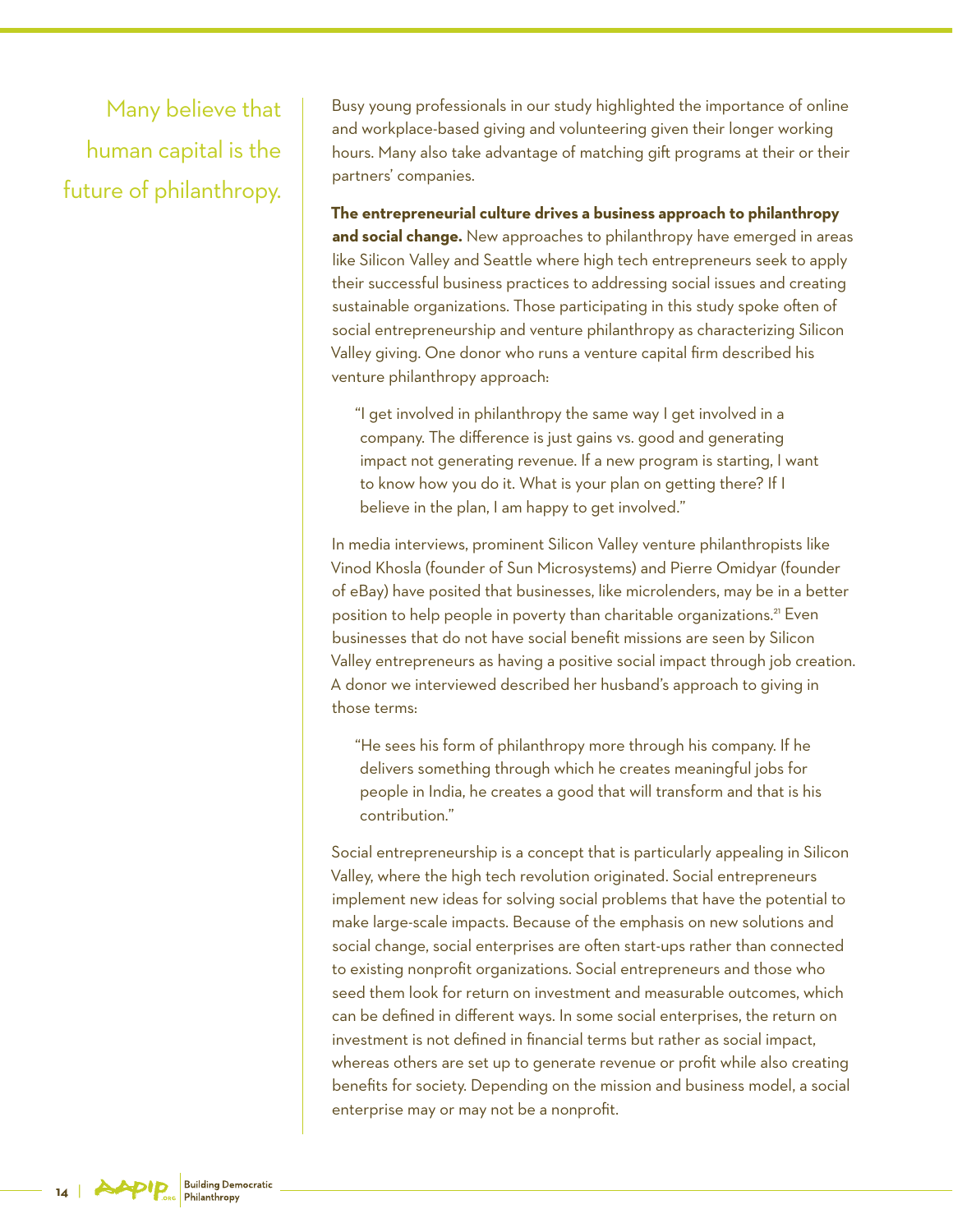Many of the study participants were very aware of venture philanthropy and social entrepreneurship as major trends in the region, using the language and concepts to describe the philanthropic culture:

"In Silicon Valley I think it's about scale and thinking on a national and international scale. It's about thinking about big impact and how things can be measured and improved. It has to be different. Those in Silicon Valley are skeptical of things being done the same way. We always assume things should change."

"In Silicon Valley, it's scrappy, startup-y… I feel like people are always talking about social entrepreneurship. They're always looking for organizations that are just starting out, have a novel idea, the next big thing that'll change the world... for-profits too. And more metrics."

While many observed that Silicon Valley donors are very focused on metrics, when asked how they determine whether their contributions are well used, it was striking that only two of the fifteen donors we interviewed spoke about looking for metrics or measureable results. These two donors were strongly aligned with the business approach and focused on metrics because they wanted to be sure that the nonprofits they support were actually helping people or making change.

"There are organizations that need to be supported and that are good, but just because a cause exists doesn't mean it should be funded. There needs to be a clear sense, not just well intentions. Having been a recipient of charity I know it can be done poorly."

"I read this article about all the charities and the money that is given and how the money is hurting them more than helping them. Giving is good but people have to be more intelligent about it. The solution that you come up with may not be helpful."

When asked how they determine if their contributions to organizations have been well-used, a few other donors said they receive grant reports or verbal report-backs from staff. But the majority of those interviewed said that they trust the organizations they support and do not engage in much follow-up evaluative activity. This was the case even among those who were aware of social entrepreneurship and metrics as strong trends in the region, suggesting that other factors may be more important to Asian American donors than measurable outcomes. Donors in our sample who were less scrutinizing of nonprofits tended to have a lot of direct experience working with nonprofit organizations, for example as past or current staff members of nonprofits, or as board members or founders. These donors said they trust the nonprofits they support because they trust people — either the people running the organizations or the people they know who support the organizations.

*In Silicon Valley I think it's about scale and thinking on a national and international scale. It's about thinking about big impact and how things can be measured and improved. It has to be different. Those in Silicon Valley are skeptical of things being done the same way. We always assume things should change.*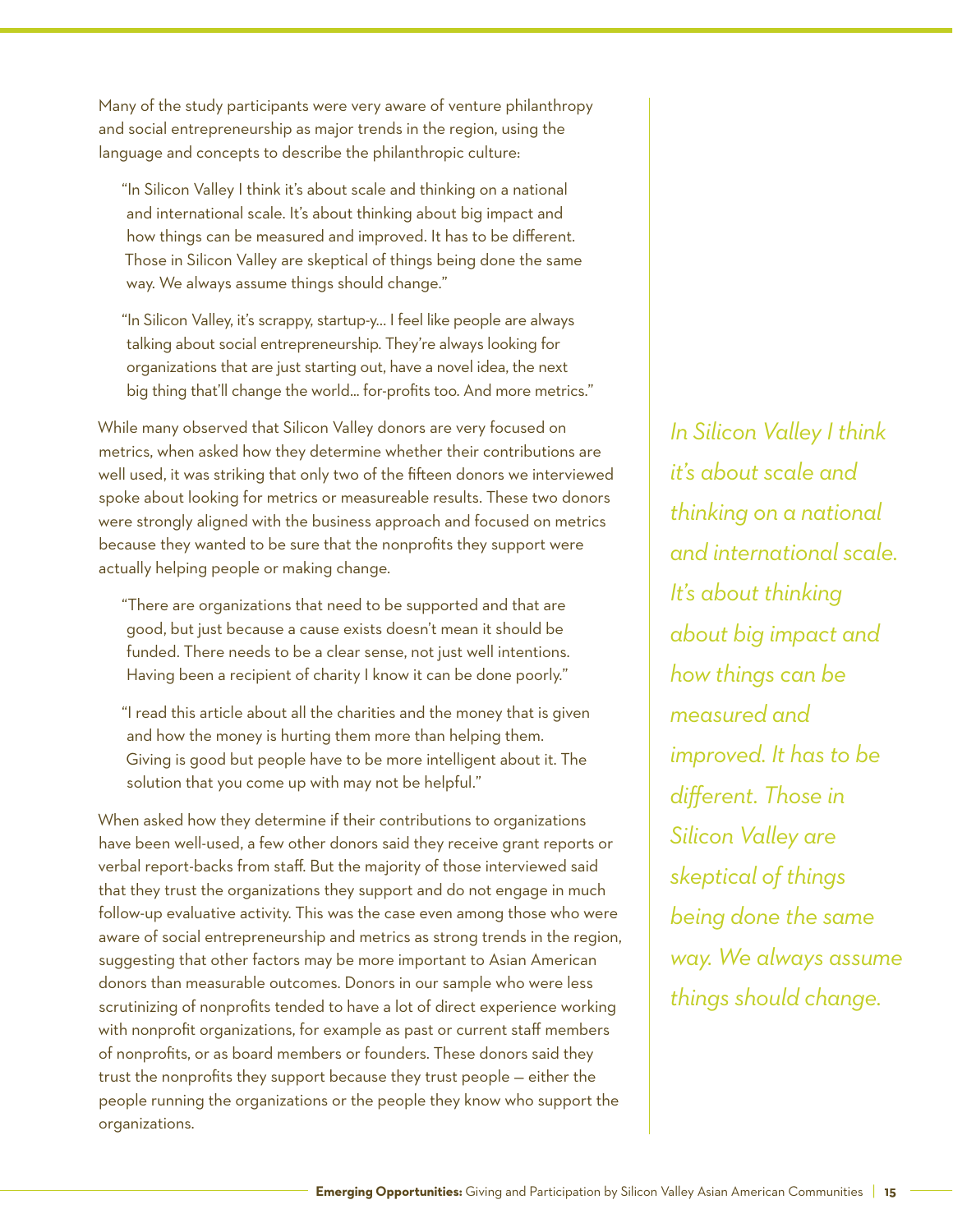*The culture of philanthropy in Silicon Valley is driven by an entrepreneurial culture and they put high emphasis on metrics and measurement. It is also consistent with those that have a science or engineer background where measurement and outcomes are important.*

*This is both a good thing and has its down side… With some social issues, success is not as easily measureable as how many houses were built.*

"I trust that nonprofits are going to use my funds wisely. The most I think about the contribution is when it's made. I'm not expecting a service in return. I might be thinking about it again when I get the reminder about my pledge. But I just trust when I give that it's going to be used for a good cause. It's implicit when somebody makes 'the ask' and that ask is compelling. It's funny because I work in evaluation... but it's really about trust."

In addition, some donors and key informants expressed a good deal of skepticism and criticism of business approaches to social change. Nonprofits working on deep rooted, longstanding social issues find that tangible outcomes and metrics are not easy to define. Said one key informant:

"The culture of philanthropy in Silicon Valley is driven by an entrepreneurial culture and they put high emphasis on metrics and measurement. It is also consistent with those that have a science or engineer background where measurement and outcomes are important. Therefore in philanthropy they will ask a lot of questions about measurements, outcome and how do you know it's working. This is both a good thing and has its down side… With some social issues, success is not as easily measureable as how many houses were built."

Another questioned the appropriateness of applying business principles to cash-strapped nonprofits that are providing critical services to people:

"In this economy, how to explain the return on investment? I understand donors do expect that. But the terminology gets to me. We are already running on a shoe string. Showing donors how to 'do more with less' — this creates a cycle of getting by on less. It's the opposite of what we need. We could do much better with more."

Another critique is that social entrepreneurship is increasing competition for social capital by creating more and more new organizations.

"I want people to understand that there are a lot of existing organizations, often started by social entrepreneurs years ago, out there that do lots of good work. My concern with the current emphasis on becoming a social entrepreneur is that every college student now seems to be more interested in starting their own nonprofit than in mobilizing support for existing causes or groups. This is troubling because good nonprofits have done a lot to get to where they are and are still struggling. We need to create an environment in which we can ensure that such organizations access sufficient resources, work effectively and collaboratively with others, and continue to make space for new ones. That is an important set of issues about which we should be both mindful and careful."

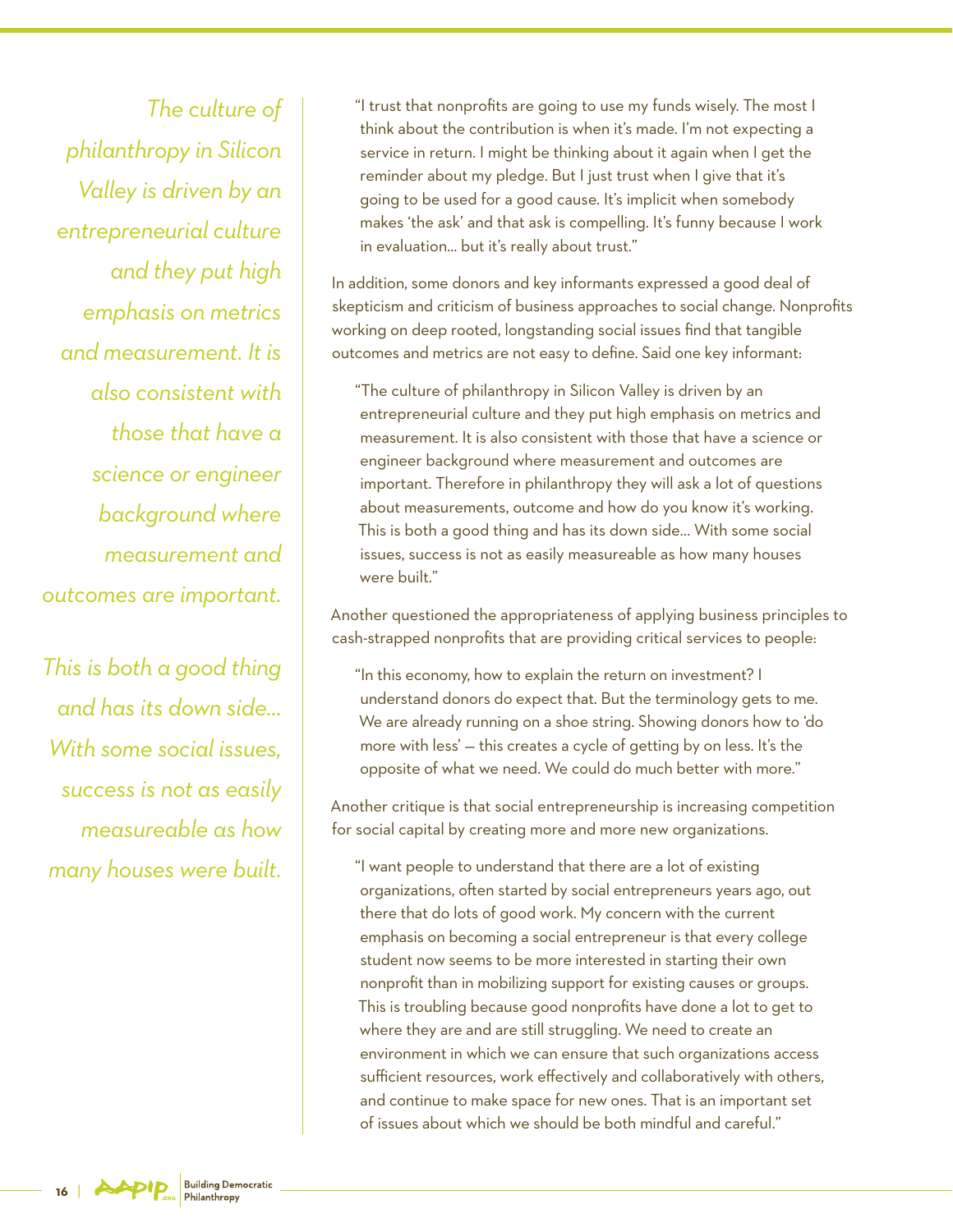Social entrepreneurship was also seen as a limited approach to social change because of its lack of attention to the role of civic engagement and policy advocacy in fully addressing the root causes of the inequalities social entrepreneurs try to impact.

"Social entrepreneurship focuses on making societies better, and doing a bit of business cost recovery. Where does advocacy fit in? I'm worried about that gap. Political participation is where the rubber hits the road."

These debates around social entrepreneurship raise important issues for both new and traditional philanthropists, and for the nonprofit sector as a whole.

**Networking and career advancement are part of the culture of giving.** Networking and mentoring were noted by study participants as elements of the culture of philanthropy in Silicon Valley.

AnnaLee Saxenian's seminal article on "Silicon Valley's New Immigrant Entrepreneurs" provides an in-depth discussion of Chinese, Taiwanese and South Asian professional associations that emerged in the 1980s and 1990s in Silicon Valley to facilitate immigrant job search, information exchange, access to capital and managerial knowhow, and the creation of shared ethnic identities. These associations include The Chinese Institute of Engineers, the Asian American Manufacturers Association, the Silicon Valley Indian Professionals Association, and The IndUS Entrepreneurs. Saxenian's research shows that part of the impetus for creating ethnicbased professional associations that encouraged entrepreneurship was these immigrants' isolation from mainstream networks and glass ceiling issues experienced working in larger tech companies.<sup>22</sup> Saxenian describes how Silicon Valley's most successful Chinese and Indian entrepreneurs relied heavily on such ethnic resources while simultaneously integrating into the mainstream technology economy:

"Many of these associations have become important forums for cross-generational investment and mentoring as well. An older generation of successful immigrant engineers and entrepreneurs in both the Chinese and the Indian communities now plays an active role in financing and mentoring younger generations of co-ethnic entrepreneurs. Individuals within these networks often invest individually or jointly in promising new ventures, acting as "angel" investors who are more accessible to immigrants than the mainstream venture capital community and who are also willing to invest smaller amounts of money."23

As Shahnaz Taplin & Associates wrote in a 2001 study of Indian diaspora philanthropy in Silicon Valley, "Nowhere is the emerging philanthropic style

*Social entrepreneurship focuses on making societies better, and doing a bit of business cost recovery. Where does advocacy fit in? I'm worried about that gap. Political participation is where the rubber hits the road.*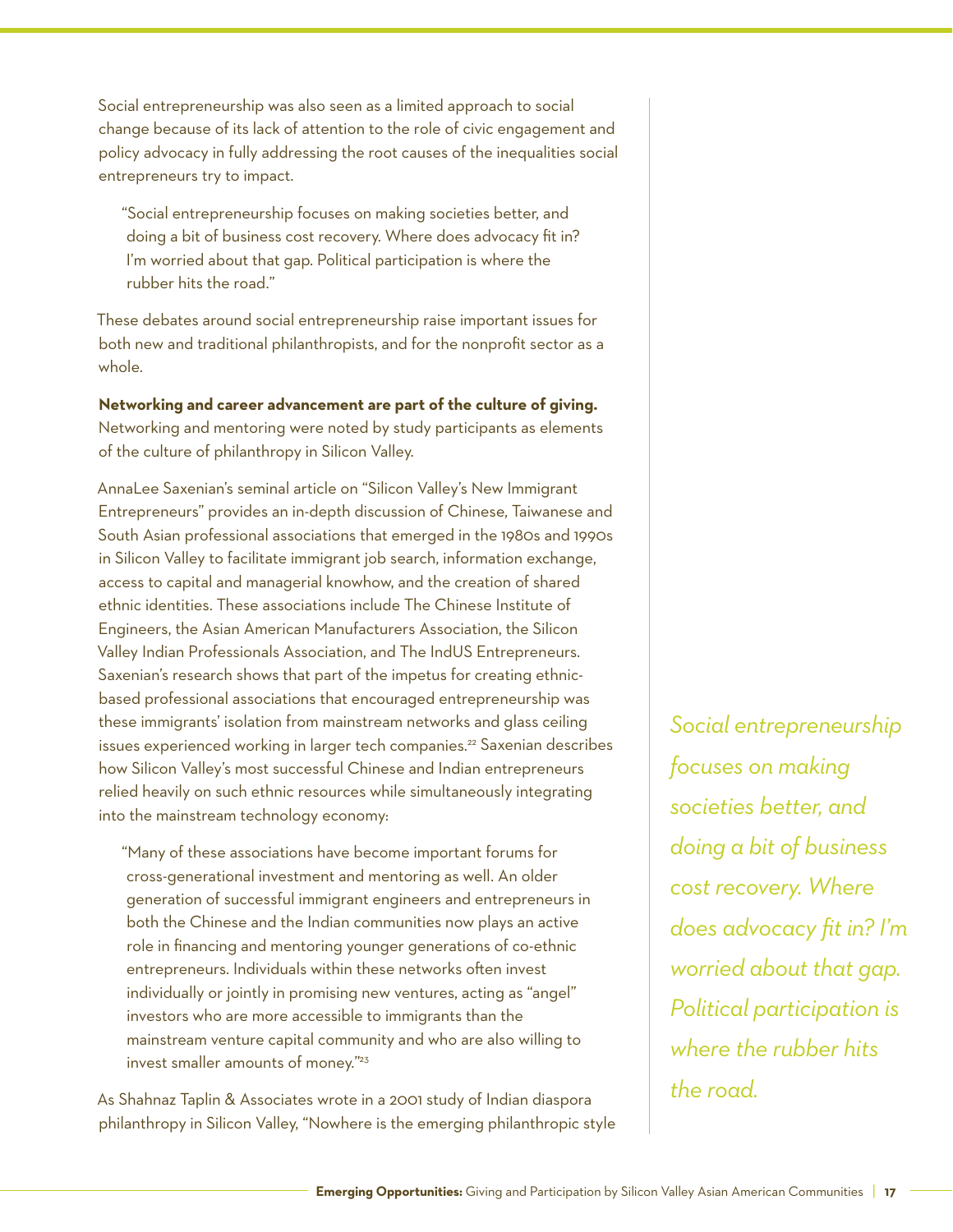more evident than in efforts of The IndUS Entrepreneurs (TiE)."24 TiE was founded in Silicon Valley in 1992 by successful Indian entrepreneurs and executives. TiE is a nonprofit and does not directly invest capital in enterprises, but rather fosters entrepreneurship and wealth creation through mentoring and networking. TiE now has over 10,000 members worldwide, a global presence in 57 locations, and 2,500 charter members. Charter members, who are successful entrepreneurs, corporate executives, and senior professionals, may join by invitation only and actively participate in mentoring aspiring entrepreneurs and junior members. TiE holds events, conferences and retreats around the world where emerging entrepreneurs have the opportunity to network with one another and with charter members. While not focused on philanthropy, many TiE charter members are also prominent philanthropists. Following the Gujarat earthquake in 2001, TiE chapters raised millions of dollars to aid earthquake victims<sup>25</sup> and prominent TiE members were involved in founding the American India Foundation, the largest U.S. based philanthropy organization focused on catalyzing social and economic change in India.

Asian Americans have faced a glass ceiling in Silicon Valley companies for decades<sup>26</sup> and are still underrepresented in senior leadership of large firms in Silicon Valley, where they make up about 30% of tech professionals but account for only 12.5% of managers in companies in which 80% of the CEOs are Caucasian.27 This challenge motivates one donor we interviewed to give substantial volunteer time to efforts to addressing the "glass ceiling" in Silicon Valley corporations:

"I'm retired now. The other thing I spend my time on is helping to solve a problem. The problem is that there are not enough Asians in corporate leadership roles. I noticed there were Asian Americans in senior management, but they were not getting promoted. So I've been going to company executives and making them aware of this through networking and having lunch. Because I think it is something that can be solved with Asians inside of corporations. My work around this manifests itself in many ways — finding leaders, getting press, generating programs that can teach Asian Americans."

Workplace-based giving and events were described by younger professionals as being ways to make new professional contacts in addition to supporting charitable causes. As one younger professional described,

"Another motivation for giving back to the community was when I started getting involved with Yahoo Employee Foundation, it started off as a way just to meet people as well. After becoming involved I switched [jobs] because of some of the connections I had made."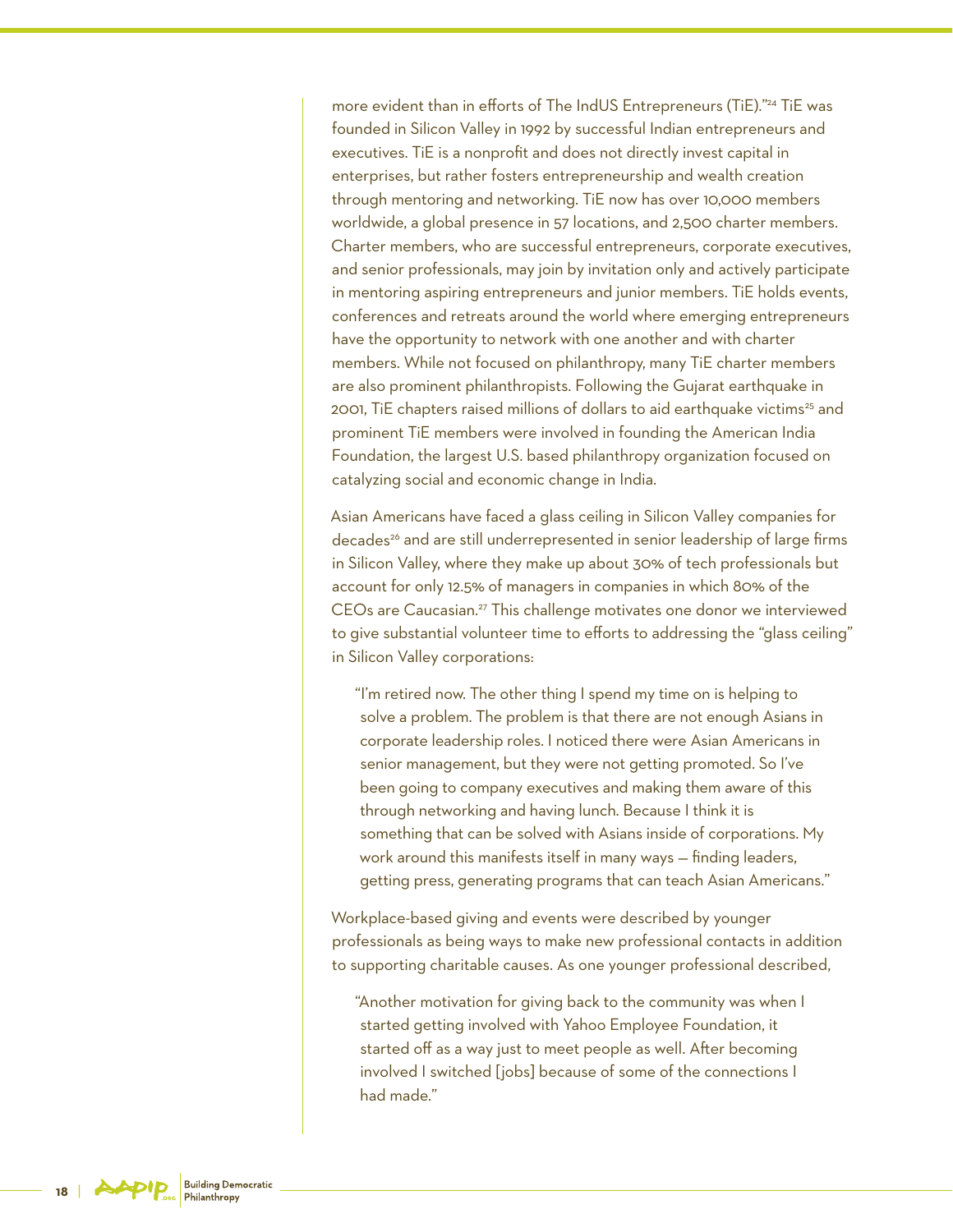In part because of the high value placed on networking, many study participants felt that the best way to engage younger Asian American professionals in Silicon Valley in giving was through the workplace.

**Giving is more technology-oriented in Silicon Valley.** A number of study participants described the culture of giving in Silicon Valley as very technology-focused, reflecting the interests and expertise of the dominant industry.

"Here there's obviously a big tech focus. You want to give back or volunteer in a way that taps into your passion."

Many of the study participants also reported using technology to facilitate giving to organizations. Websites mentioned by Silicon Valley donors include Kiva, an innovative online lending platform that matches micro lenders to social entrepreneurs around the globe; OneVietnam, an online network that connects Vietnamese Americans to philanthropic projects and is dedicated to raising awareness of social issues in Vietnam, including human trafficking, Agent Orange disabilities and natural disaster relief; DonorsChoose, which allows donors to support classroom projects posted by public school teachers throughout the United States; and Kickstarter, a funding platform for creative projects. Study participants said that using technology for giving and for marketing causes is important to reach younger professionals, especially because they have little time outside of work.

# Motivations and Interests of Silicon Valley Donors and Volunteers

The subject of giving does not lend itself to generalization. Each study participant shared with us unique giving stories, experiences, passions and interests. As mentioned in the methodology section, this study does not purport to have "findings" that are generalizable to all Asian Americans or definitive of Asian American giving. The value of this type of study is in giving voice to the experiences and diverse perspectives of community members. As we present the learnings from our conversations and interviews in this section, we strive to honor the donors' unique giving paths while identifying some commonalities and patterns among the study participants.

### Inspirations and Influences

**Parents and other family members:** Sixty percent of interviewees and focus group participants cited family as influencing or inspiring them to get involved in volunteering or giving — either directly or indirectly.

*My mom often talks about how when we first came to the states all these people helped us — The idea of you 'pay it forward.' She would say 'people helped us and our job is when you are in the position to help, you help others and that's the only way you can re-pay people back for what they did for you.'*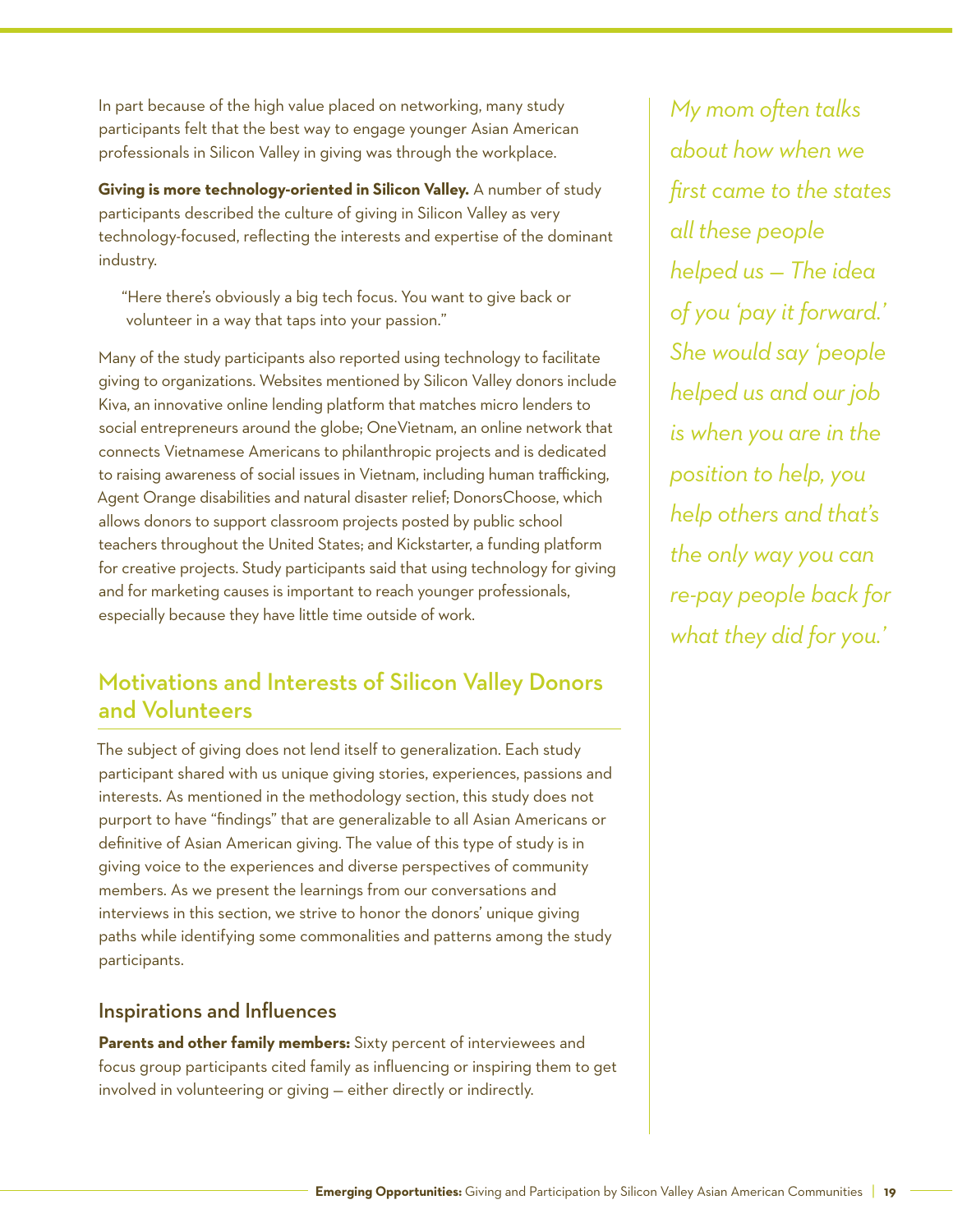"My mom often talks about how when we first came to the states all these people helped us — The idea of you 'pay it forward.' She would say 'people helped us and our job is when you are in the position to help, you help others and that's the only way you can re-pay people back for what they did for you. It's priceless and you help the next set of people that come after' and that really stuck with me."

"[My father] taught me from early on in fourth grade. He told me for every dollar I raised, he would match. I think they expected me to raise less but I raised a couple hundred dollars and I don't think at the time they had the means for them to really match it, but they definitely raised a culture of philanthropy in me as well."

"My involvement with Angel Island Immigration Station is personal. My story is that my father was at Angel Island. We didn't learn it until he died in 2002... My father came in under false papers. This is what piqued my interest in Angel Island. The reason I am involved is on the most personal level, we lost part of our history and it is gone forever. Our goal is to make sure that this doesn't happen to others so that we can capture stories by original sources while people are still alive."

While a few mentioned their parents having family foundations in the U.S. or abroad, most of their parents' giving was described as informal and non-traditional — to individuals in need or to extended family members. This learning is consistent with previous studies of Asian American philanthropy that highlight informal, anonymous, religious, familial and community-based forms of giving prevalent in Asian societies.<sup>28</sup>

"Where I grew up families are tightly knit and are there for each other and the extended family in other ways. It was close at home and mostly family related. It was whatever the people in the neighborhood needed."

"In Vietnamese culture, we send money back to our family and extended family. As we get older, we realize that we can do more."

"We give money to our parents. We see that as part of our philanthropy… That part is not tax-deductible but it's a significant portion of our income. They are both retired now. We started giving to them when they retired. They sacrificed so much for us, it's our turn to give to them…We have one foot in the old ways of giving, but we also support mainstream nonprofits."

It is worth noting here that while a majority of study participants were inspired by their families to give, several second generation participants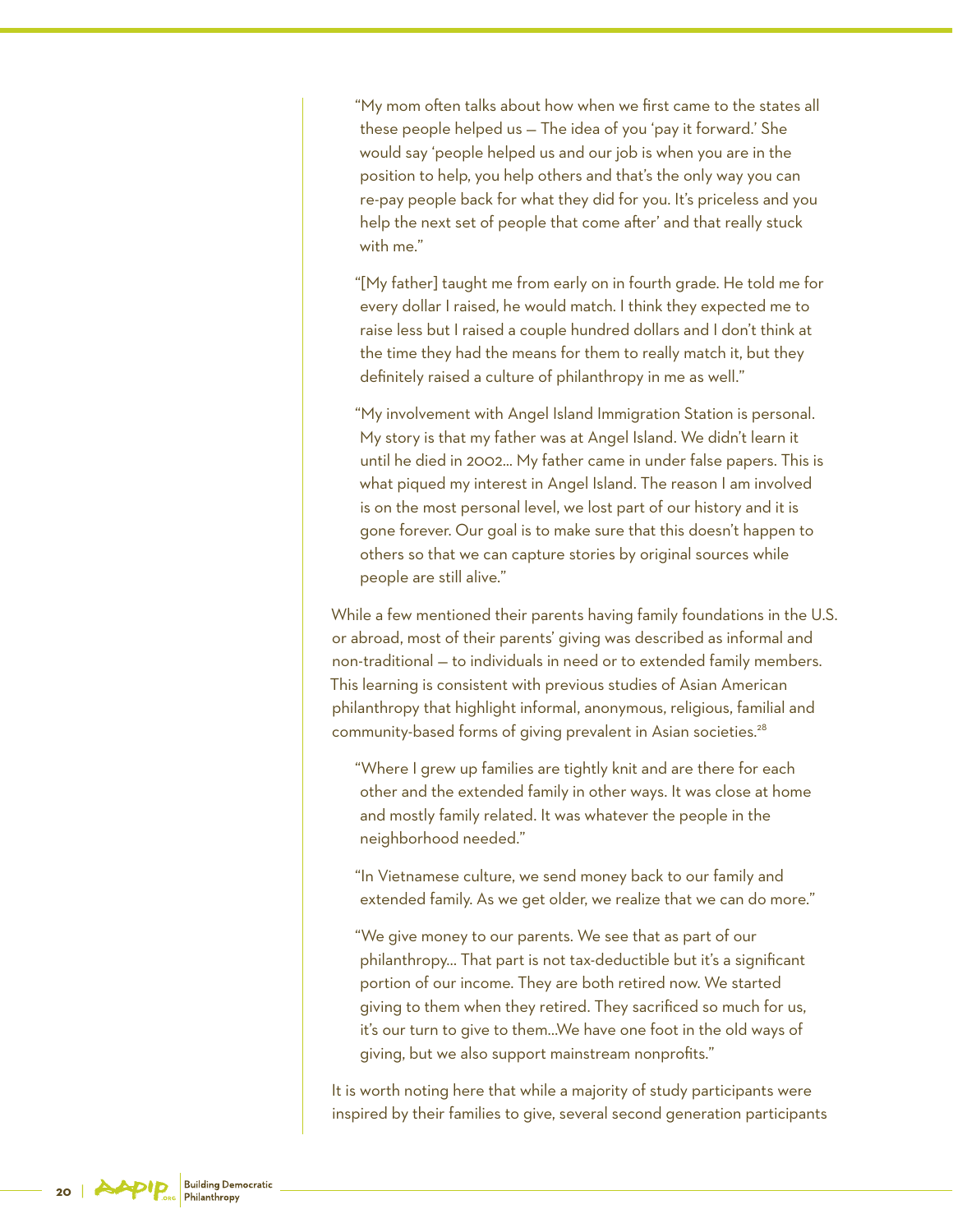said that inspiration to give or volunteer did not come from their families because their immigrant parents' values were to put family first. For example:

"I grew up in the U.S. but my parents immigrated here. They weren't philanthropic. They were your typical Asian parents that focused on working hard and education. I didn't really have that role model, but I think that is typical for children of immigrants."

"My family wasn't very philanthropic in the traditional sense. They cared mostly about taking care of our family. We rarely went beyond our circle. That's the way [my mother] grew up, it was all about family first."

There are significant financial demands on first generation immigrants to support family members in home countries while also providing for their own families in the U.S. that may make it challenging to give to causes.

**Religious or faith-based community influences:** About one fourth (24%) cited religious traditions or faith-based communities as giving them inspiration or role models for giving back. Of the six respondents who mentioned religion, half were from Muslim backgrounds and religious custom was very prominent in their responses to the question of how they got involved in giving. For example:

"My family, my parents have always given *zakat* which is a religious obligation. I grew up knowing about *zakat* and participated in it. My first involvement in giving was with *zakat* which is the same lens that my husband and I view our charitable giving today. *Zakat* informs our sense of our religious obligations and the bulk of our charitable giving."

"I grew up in a family that was very religious on my father's side. When he became a doctor, he took one day a week to help patients who didn't have any money. It was the same with my grandfather, he was very religious. A beggar would come to the door, and it was customary to invite him in to have lunch with us."

"Philanthropy runs in my family. At a very young age, my father started the first mosque [in the area] and gave heavily to that… I used to go to faith-based events at the local mosque, events that my dad would help put on. He did philanthropic work with non-Muslims as well. He tried to reach out to different faith-based organizations and help them out."

Two of those who mentioned faith traditions as an influence referred to faiths different from their own backgrounds:

*My family, my parents have always given zakat which is a religious obligation. I grew up knowing about zakat and participated in it. My first involvement in giving was with zakat which is the same lens that my husband and I view our charitable giving today. Zakat informs our sense of our religious obligations and the bulk of our charitable giving.*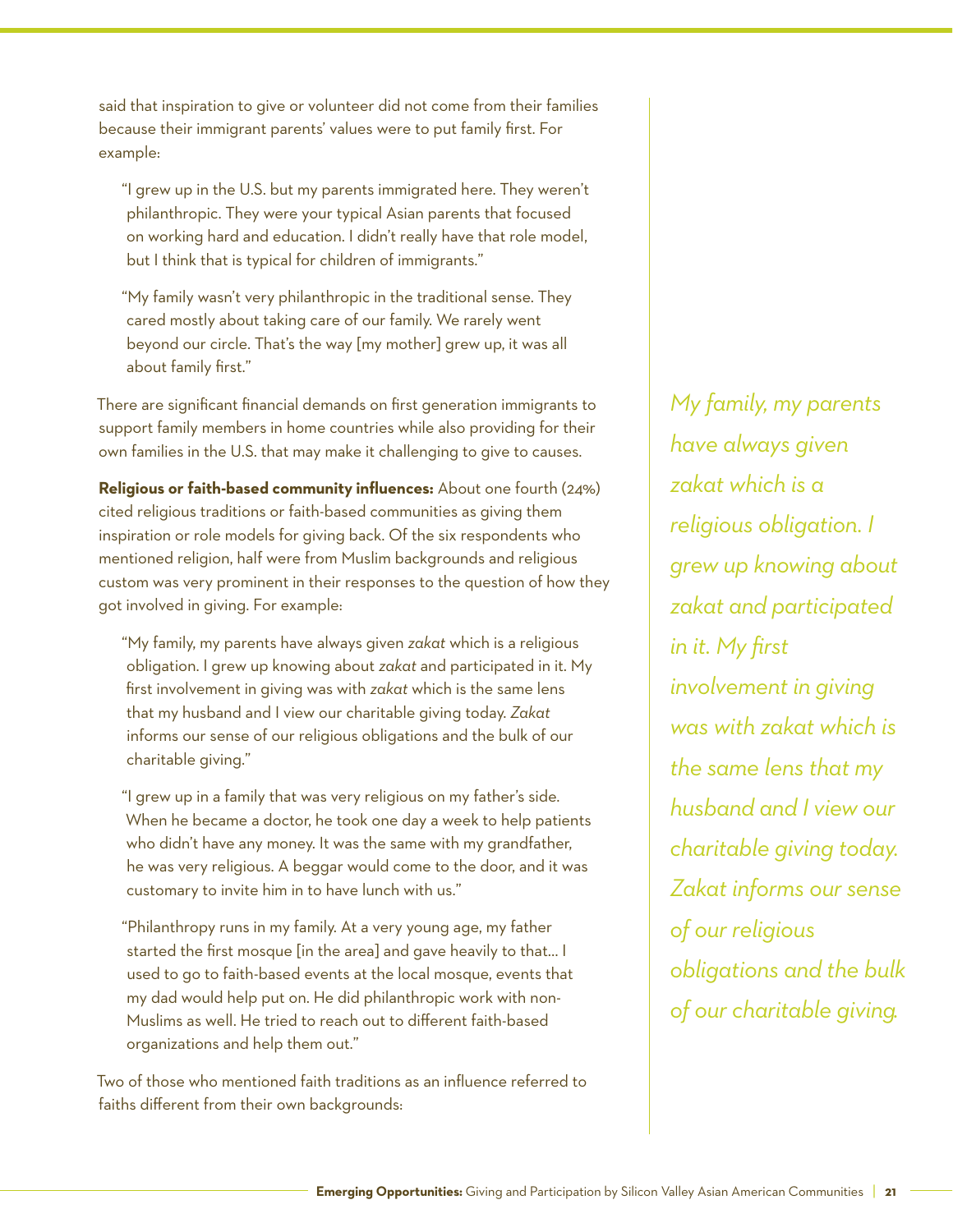"I went to Catholic school. I'm not religious but I was taught values from school."

"One of the biggest influences was the Jewish community. When we saw how they gave, it inspired us to do more giving."

**Exposure to poverty and dire need in home countries:** About one fourth (24%) also cited exposure to poverty in their home countries as a motivator for their giving. All of those who described being directly exposed to dire poverty in other countries were immigrants, and they were of varying ages and national origins. They were exposed while growing up in those countries and in the present when they visit home countries, or when natural disasters strike.

"We traveled to Bombay not infrequently and I know what kind of suffering I saw firsthand. My family is from Bombay and I want to help people there because I know but for the grace of God that that could have easily been me living in poverty."

"Growing up I learned I have to help people — the elderly, kids who don't have parents. I went to orphanages with my mom, donating food and toys and clothes. All the things I saw growing up in Iran, I thought one day I'll go back and help that region."

"There have been natural disasters in Thailand. The Tsunami in 2007 and the flood that's going on now. My friend and I got people together and raised money for the flood victims. A couple weeks ago, we raised \$7,000… It's the least we could do, the least I could do, in that it's really bad seeing the whole country under water."

Younger Asian American professionals born in the U.S. often cited first getting involved in volunteering through schools and through their workplaces. Other reasons mentioned more than once for getting involved in giving and volunteering included significant liquidity events and being influenced by friends.

### Giving Interests

**Giving back to their own ethnic and faith-based communities in the U.S. and internationally.** Of the 25 study participants, over two-thirds (68%) indicated that they give to organizations in the U.S. that serve their own ethnic or religious communities. Reasons for founding or supporting U.S.-based ethnic or civil rights organizations included educating other Americans about their community, culture or religion; creating bridges between their communities and the mainstream; and protecting the rights of their communities. For example:

Over two-thirds give to organizations in the U.S. that serve their own ethnic or religious communities.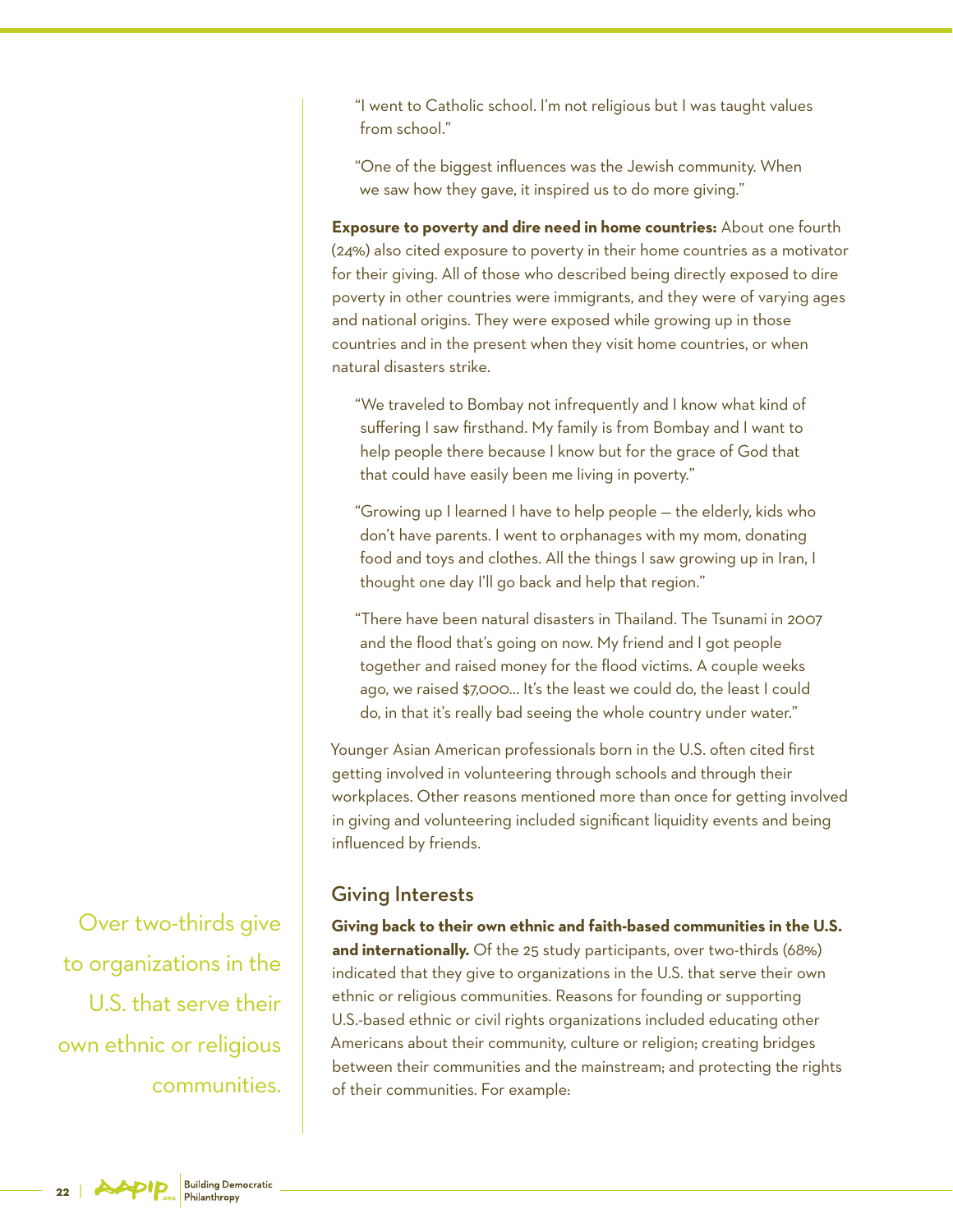"We started the India Community Center because we felt there was a need to bring the Indo community together and celebrate our culture, and take care of seniors and to provide a community for them. It was also to teach the second generation the culture. There was also lots of interest in the local mainstream community and misconceptions [about the Indian community], so we wanted to be a portal and bridge to the community. All of our programming and everything is open to everyone."

"Since working with Muslim Advocates, I understand the value of developing a robust Muslim philanthropic community — it is important to have civic institutions."

Immigrants tended to support organizations serving their own particular ethnic or religious communities. Second generation donors in this study had a stronger Asian American identity beyond their ethnic identities, and support Asian American organizations that serve multiple communities.

"We're Korean American. AACI [Asian Americans for Community Involvement] doesn't serve a lot of Korean Americans but for me, personally, because I see the communities where we live, I see the need. So much of the community in the area are Asian Americans, I want to give back to my own community. Because I'm second generation, my identity is more Asian American."

"It's a generational distinction of people in the second generation that are giving more along the lines I give, from personal interest and a sense of Asian American community and some general sense of civic duty. The thing that is different about the way I invest my giving is because of my Asian American [background] I am not giving to the opera but to Asian arts organizations."

Some donors and key informants in the Indian community felt that first generation immigrants give more in India rather than to the Indian American community, in part because their money can make a greater impact there. This point was echoed in a recent Silicon Valley Community Foundation report on Indian philanthropy, which notes that many Indian donors in Silicon Valley give large amounts of their personal wealth to causes in India<sup>29</sup> and points to a tension in making decisions between giving in India and giving in the U.S.<sup>30</sup> However, donors interviewed suggested that the Indian community is becoming more interested in giving back in the U.S., with one donor saying "Indians are realizing that it's really the environment of America that's caused them to be successful. And now they feel that they want to give back."31 Among the immigrant donors participating in AAPIP's study who give internationally, all but one also give to causes in the U.S. As one donor we interviewed explained: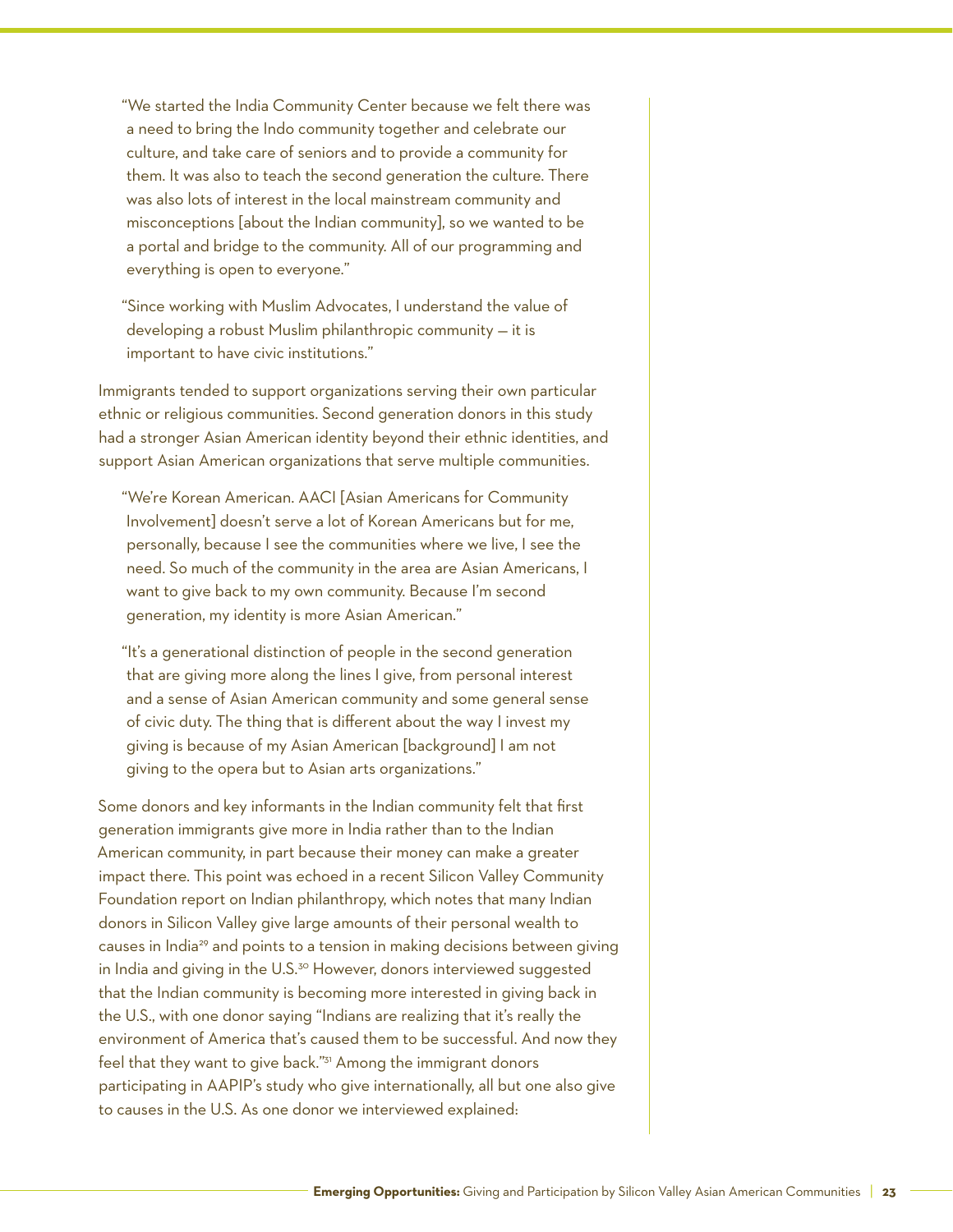*It started to sink in for people that after we buy our cars and houses, what are we going to do with this money? And many have gotten more involved in giving by setting up donor advised funds and donating certainly in India but also in mainstream causes here.*

"The wealth in the Indian community is recent and by that I mean before 1995 there was a relatively small number of those that had money. In the last 15 years that has changed and now you see a lot of angel investors, entrepreneurs, and venture capitalists. It started to sink in for people that after we buy our cars and houses, what are we going to do with this money? And many have gotten more involved in giving by setting up donor advised funds and donating — certainly in India but also in mainstream causes here."

**Asian American donors also support other American communities and mainstream organizations.** The multicultural identities of those who participated in our study were evident in their giving interests, which were generally not limited to their own communities here or abroad. Only one donor in the study gives only to ethnic-based causes, and only one gives solely to organizations in her homeland. The majority of donors we interviewed who support organizations serving their own communities or diaspora also support American schools and universities, mainstream organizations serving the poor, or organizations serving immigrants and other American communities.

Though the immigrant donors in our sample tended to give more in other countries than second generation donors, only one gives exclusively abroad, and some immigrants did not give to causes in their home countries at all. The study participant who spoke most passionately about cross-cultural giving and supporting other immigrant communities in the U.S. was an immigrant from Hong Kong who has given to Iranian American causes:

"With other groups outside my own community — it's worth it — you can learn from them. It can lead to collaboration later on…The world is too small to just concentrate on our own community. I saw many similarities with my community and the Persian community."

The American-born study participants tend to give more to causes in the U.S. A number of younger, second generation professionals do not give internationally and expressed concerns about transparency. An exception to this among young professionals in Silicon Valley is Kiva, a U.S. based online lending platform that allows individuals to make micro loans to social entrepreneurs in other countries. Kiva was highlighted as being popular among young professionals in the Valley.

**Education is a priority area for giving.** Education was by far the most popular issue area of giving among the study participants, with 15 out of 25 (or 60%) reporting giving to education, broadly defined. This includes giving to alma maters, giving to children's schools and giving to education and literacy programs in the U.S. and in other countries.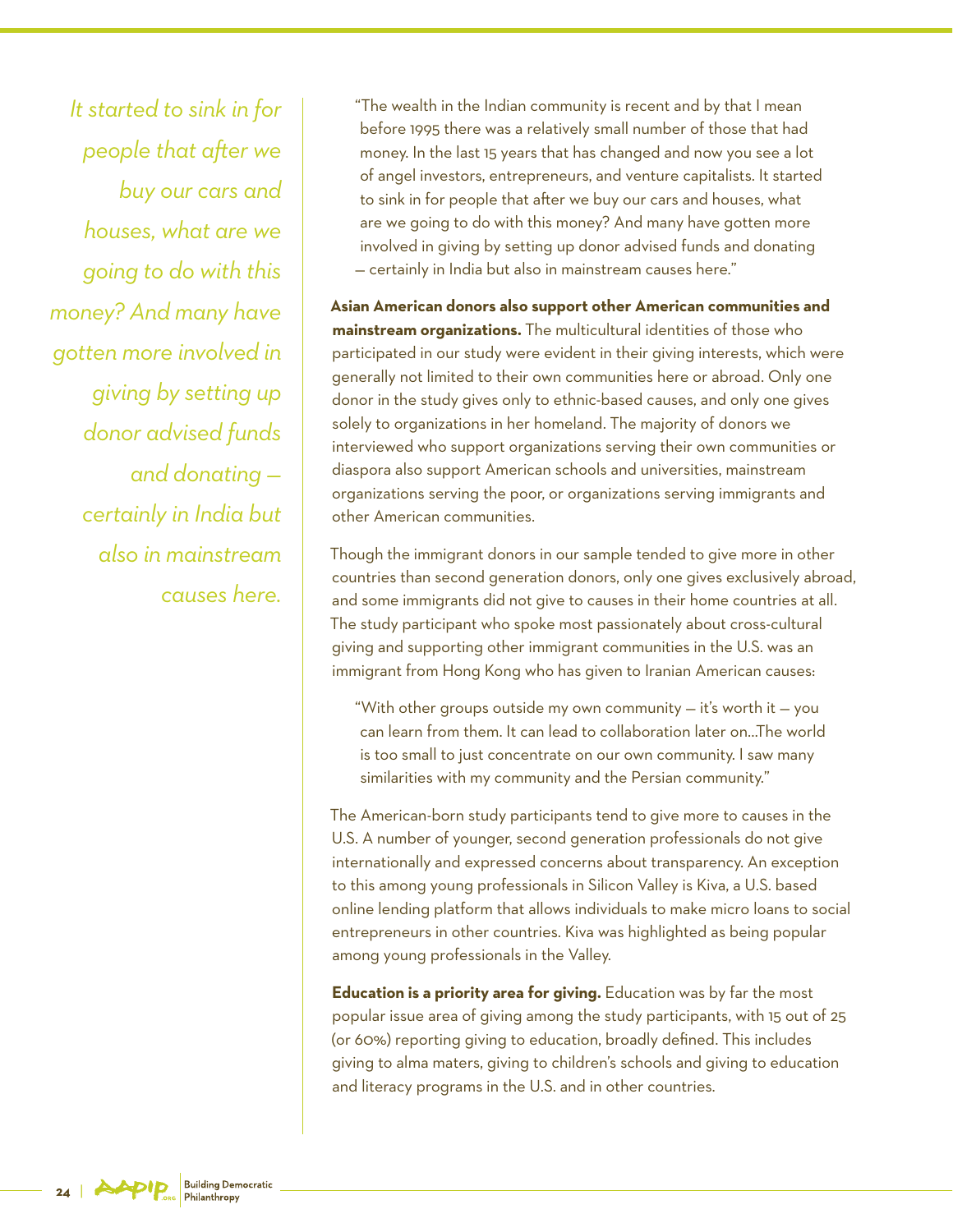Those who give to education-related causes expressed a desire to create opportunities for others — to "pay forward" the opportunities that got them where they are. One donor explained,

"Because folks have either earned it or worked hard to get their wealth, they tend to want to provide opportunity for others so that they can have a chance too…[My husband] gives to educational issues in the state of Orissa. It is a very rural state and not where privileged Indians come from. You get into one of the colleges because you worked pretty hard. He gave to an uncle that was working on sponsoring mass scholarships for rural kids and helping them get into college. He identifies as one of those kids."

#### As another donor put it,

"What inspires my wife and me is the recognition that we have had opportunities in our lives. I grew up in India and came from middle class background, and none of this would have happened if we didn't live in America where this can happen. We also recognize that some people paid it forward to get us to where we are. We want to pay it forward so that future generations have opportunities."

In addition to support for alma maters and kids' schools, examples of education-related causes in the U.S. supported by Asian American donors included scholarships for children of Asian immigrants, scholarships for foster children, and tuition assistance so that lower income children could attend their own children's private schools. One donor whose children attend private schools described giving to a local public school to ensure that his employees' children were getting a quality education.

Several donors in our study who support education efforts in their home countries or in their diaspora find educational efforts very impactful and see them as the key to social change.

"Indian education is at the forefront. I believe in it and it gives folks the opportunity to improve their lives. It gives people a viable chance to change their lives. It gives them the lift they need and makes a dramatic impact."

"This can change the trajectory of that kid and the family's life by helping them to get educated and then for them to go from making one-to-two dollars a day to making five times that, and get out of poverty."

**Empowering girls and women.** Over one third (nine out of 25, or 36%) give money or time to girls' and women's causes. Among several immigrant women donors, girls' education and women's empowerment in South Asia and the Middle East was a strong focus. Most of the women donors in our

*(Supporting) groups outside my own community … can lead to collaboration later on. The world is too small to just concentrate on our own community.*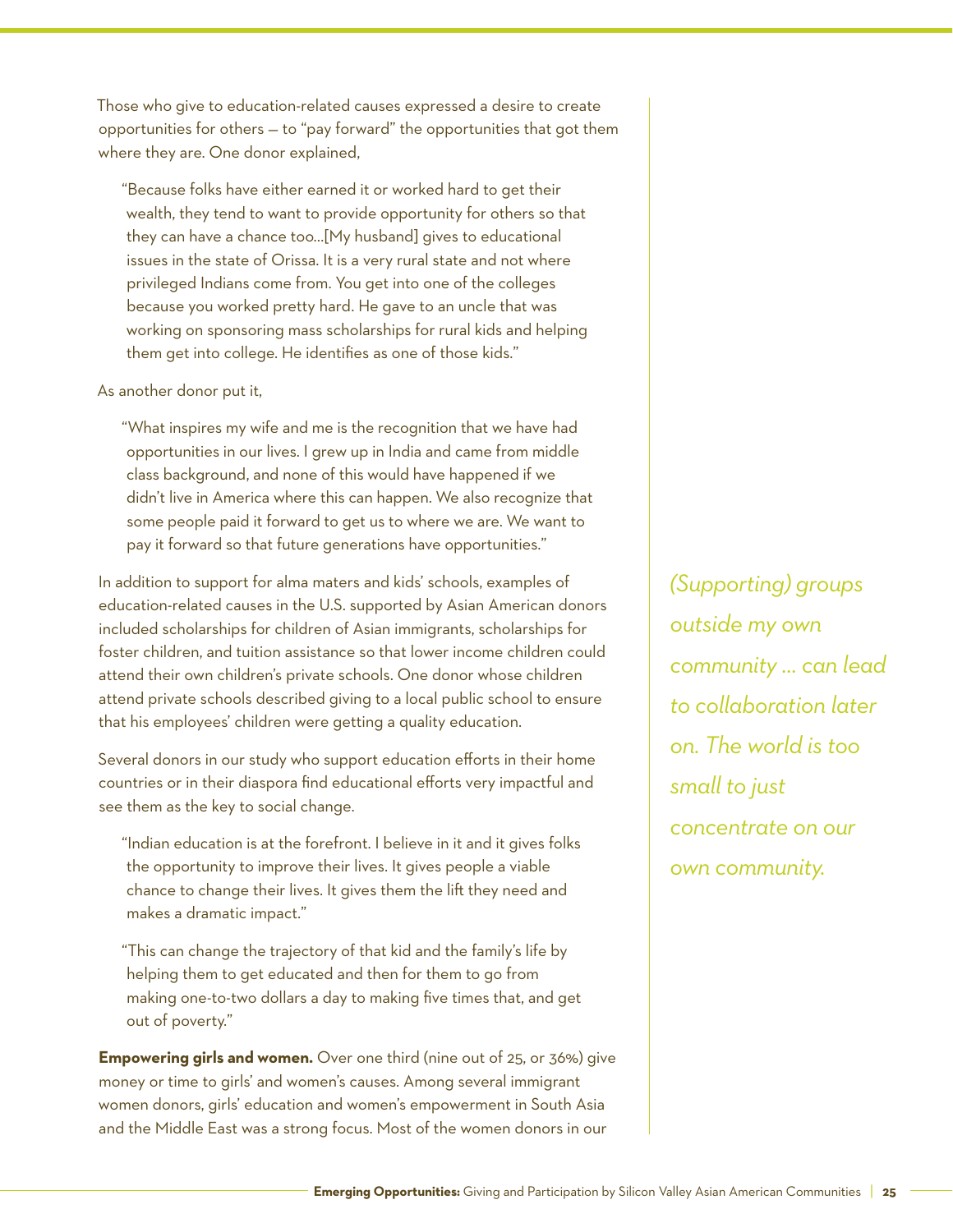Those who give to education-related causes expressed a desire to create opportunities for others — to "pay forward" the opportunities that got them where they are.

study who were from South Asia and the Middle East had a strong interest in efforts to overcome barriers to educating women and girls in those regions. Describing girls and women's causes she supports in Pakistan and India, one donor from that region shared her motivation:

"There is a prevalent view in India and Pakistan that girls don't need to be educated, they will just get married. It struck home with me to see young women become professionals and be able to provide for their families."

### Another said,

"Mostly I am interested in economic empowerment for women in the Middle East so that they can have more rights and gender equality, and in my thinking empowering them economically is the best and fastest way to get their other rights."

Other girls and women's issues of interest to the donors we interviewed (especially second generation donors) were reproductive rights and domestic violence.

**Civil and human rights.** Almost one-third (32%) of study participants give to civil or human rights organizations. Most of those in our sample who support civil and human rights organizations are Muslims or from the Middle East, reflecting their communities' civic engagement priorities of addressing post 9/11 discriminatory policies, hate crimes, media bias, ongoing Islamophobia and other negative stereotypes. For example:

"The mission of Islamic Networks Group coincides with my mission and vision — how important it is to be able to dispel stereotypes about Islam, to educate people… The ignorance is growing based on the media."

"Muslim Advocates — they do civil rights for Muslims and non-Muslims as well — dispelling stereotypes, changing policies, protecting civil liberties."

"When we opened Pars Equality Center, we had the idea that we will be helping the Iranian American community who have been discriminated against after 9/11 and who need help when they travel. We are educating the community about the laws and their rights here and making sure they are not scared to come forward. After one year - we realized that we need to have social services to help the community in other areas. There is a need to educate the community to help them find resources."

Several of the donors interviewed also give to the ACLU of Northern California and two support international human rights organizations.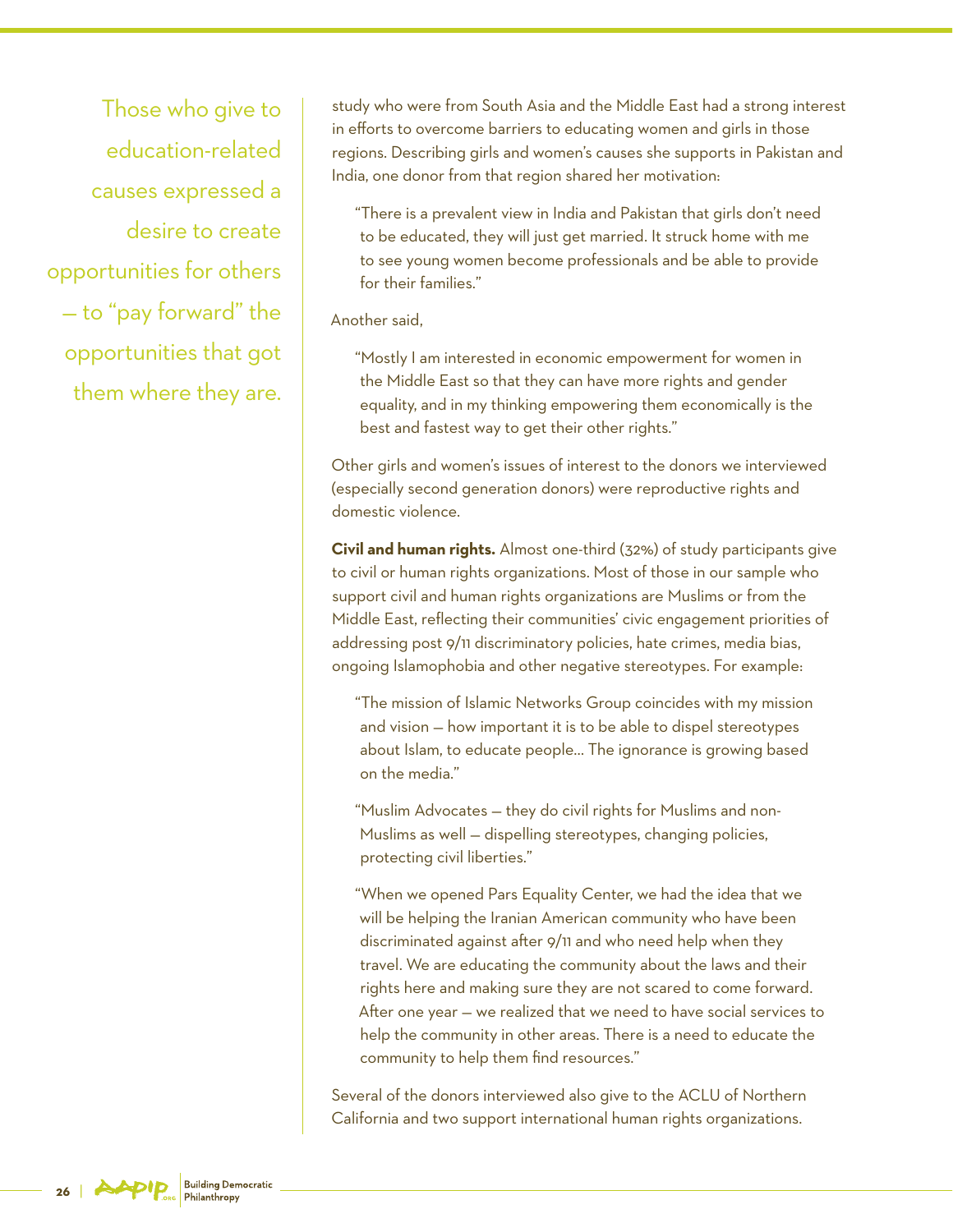**Health:** Twenty-eight percent of study participants mentioned giving to health-related causes, including research for cures for diseases like Alzheimer's and cancer, community-based clinics in the Bay Area and LA, local domestic violence agencies, and health care initiatives in South Asia like the Sankara Eye Foundation.

Other causes and organizations that at least a few donors in our study support include the arts and culture organizations, disaster relief, religious institutions attended by family members, and orphanages in South Asia and the Middle East.

### How Asian American Donors Learn and Give

**Personal connections play a strong role in learning and giving.** While family history was cited by a number of donors as an initial inspiration for giving, the vast majority of donors say that their families do not currently influence their decisions about what to support financially. Friends are a much stronger influence, with 9 out 15 donors (60%) responding to this question stating that friends have strongly influenced their giving. As one donor said:

"We have informal discussions often with friends that are active in giving. Since we go to lots of fundraising events we discuss there."

In addition, 80% of the donors (12 out of 15) interviewed said they learn about causes and organizations to support from their friends or colleagues.

"It's always through personal contacts. A friend or colleague will invite me to a fundraiser or event. There is always some sort of personal invitation… Other ways that organizations solicit — by phone, email, or people coming to my door — I normally don't respond to those types of solicitations. It's too intrusive, a violation of my privacy."

Other ways that donors described learning about causes was through giving circles, workplace giving, philanthropic advising from the Silicon Valley Community Foundation, and internet research.

**Donor Advised Funds.** One-third of the 15 donors interviewed have established a donor advised fund that facilitates their giving. Donors who use this mechanism found benefit in the advice provided by philanthropic advisors, having the time to make giving decisions, and the opportunity to grow their charitable funds.

"When I set up my donor advised fund in 2005 at the Silicon Valley Community Foundation, it was helpful in getting me to think through things, and they suggested I say what I want rather than to do scattered giving. My focus is Asian education."

80% of the donors interviewed said they learn about causes and organizations to support from their friends or colleagues.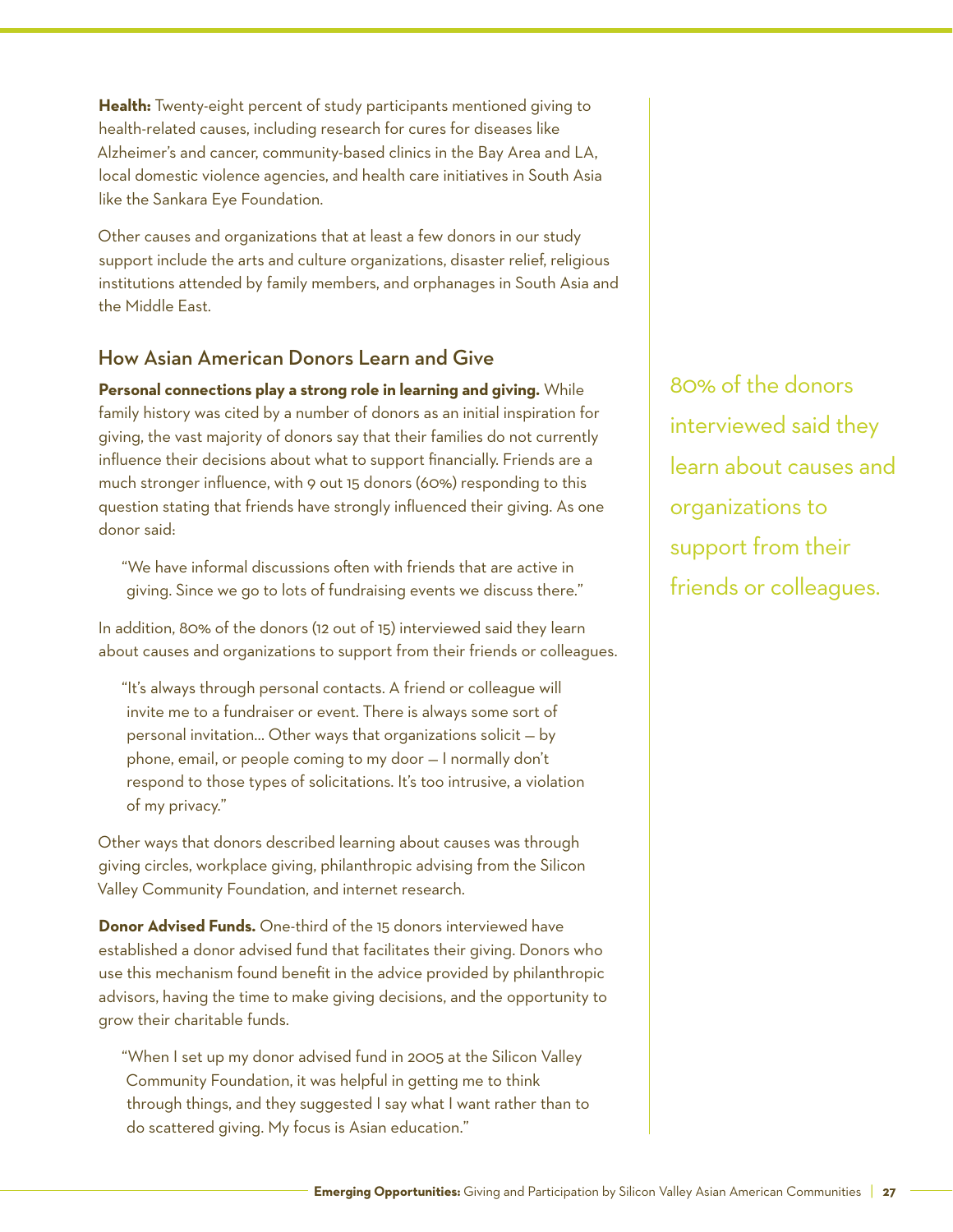"When we sold the last company there was a big tax implication and we didn't know what to do with it…If we were really radical we would've just given it away right away and not have a go-between, but we wanted to build it up so that we could have impact later."

**Private foundations.** Of the donors in our sample, four (27%) give through their own private or family foundations. One donor has established her own private foundation. Three others are involved to varying degrees in their parents' family foundations, either in the U.S. or in their home country.

**Giving circles and pooled funds:** In addition, 11 of the 25 study participants (44%) were involved in a collective giving mechanism with other donors that pools or raises financial or social capital for certain issues or geographies. Examples include the American India Foundation, the Global Fund for Women, the Muslim Women's Giving Circle, OneVietnam, PARSA Community Foundation, RajeevCircle, the South Asian Giving Circle, SV2, WANDA (a giving circle at the Women's Foundation of California) and the Yahoo Employee Foundation. One donor described the added value she gets from a giving circle: "It's a learning process, you learn alongside peers and other donors. You learn about the issues in a much deeper way."

**Some donors strongly value their independence:** It is worth mentioning that some of the Silicon Valley donors we interviewed felt very strongly about their independence in making giving decisions or were skeptical of intermediaries that facilitate giving. One donor described her style of giving as "guerrilla giving" — not being tied down to organizations. Another explained:

"The reason I don't use any of these mechanisms is because I am skeptical of any overhead fees. I work in financial services as a venture capitalist and know about fees so I try to avoid them to see more dollars going directly to a cause. I feel that if we leave money for foundations we have failed."

The entrepreneurial culture of Silicon Valley may foster an individualistic approach to giving. Said one key informant, "The culture is driven by people who believe in the rightness of their vision…this makes collaboration very difficult."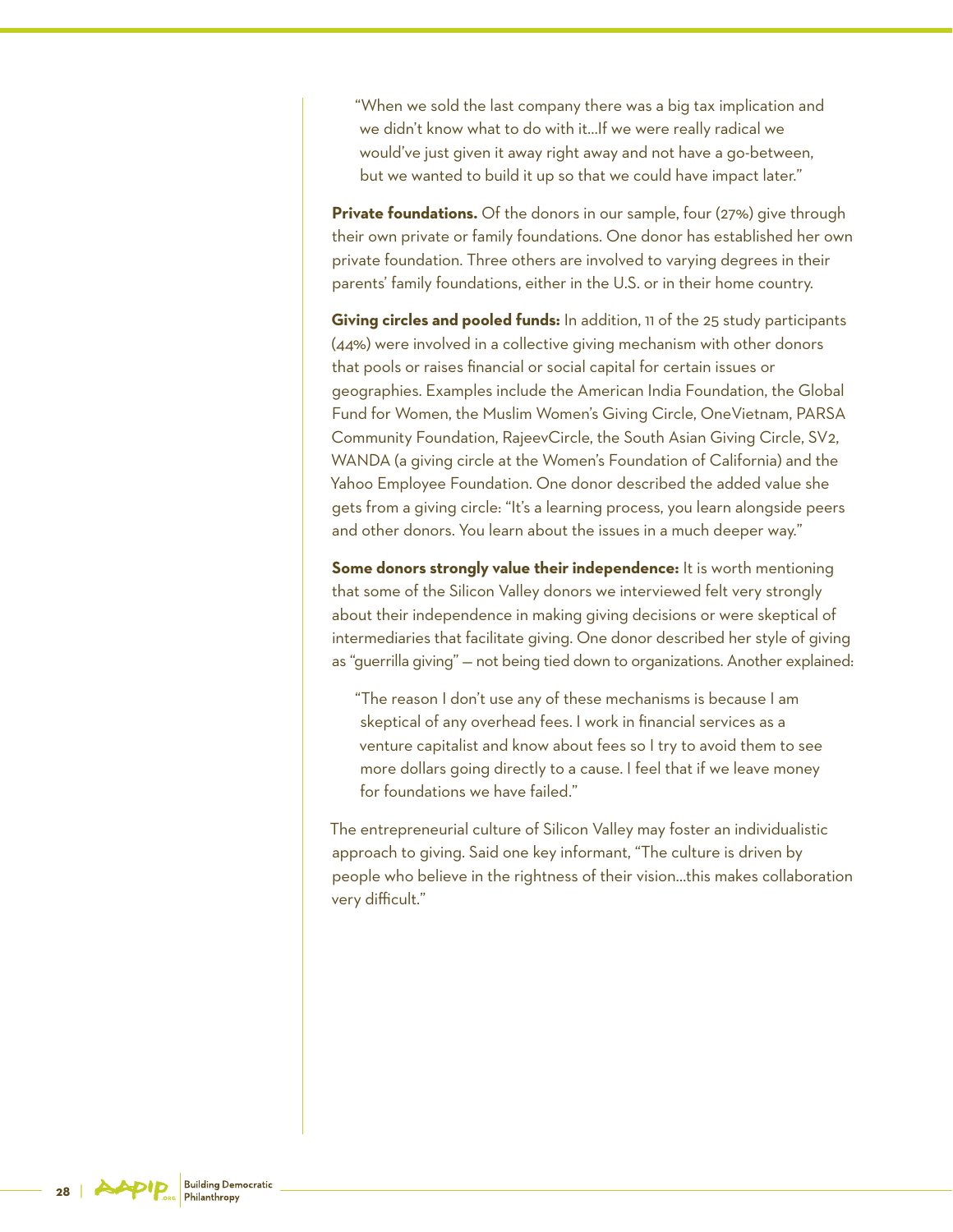# Encouraging Philanthropy in the Next Generation

Most of the donors interviewed for this study who have children are actively encouraging them to be philanthropic and to be engaged in the community. Many spoke of how important it is that their kids understand how privileged they are relative to most of the world.

- "The parents I know we are all thinking about teaching our kids. How do we prevent our kids from being totally spoiled? How do we teach lessons to them?"
- "When you have more opportunities than other people it is an obligation to give something back and it is very important for me to teach my son to be compassionate. To have gratitude for what he has and give back to the community."

Parents described many ways that their children are getting involved and how they encourage them to be compassionate and philanthropic. Study participants who have children spoke often of the importance of setting an example of giving for their children:

- "My whole philosophy is rather than focusing on what they should do and who they should become, parents need to act as role models. It's not what you say but what you do. The best thing my wife and I can do is to be the best individuals possible. I can tell them to get involved and to give but it's better if they see us doing this instead."
- "We talk about it all the time. They know what zakat is, they know we give away money, why we give, who we give to. We donate to the Hedaya Foundation, they send containers to Pakistan. We always have a few bins at our house of clothes and toys that the kids want to give to Hedaya. They know that they are giving these things to kids that don't have as much money or the things we do."

Learning from their parents' example, some donors' kids are taking the initiative to get involved in giving and activism in their teens. For example:

- "My [13 year old] daughter and her friend are making earrings that they are selling. Originally her friend started it to raise money to support relief efforts in Haiti. My daughter said she wanted her cause to be human trafficking. She did research on the internet and found CAST in LA and Asian Health Services in the Bay."
- "My daughter wants to start a women's group in school a club so she can educate them about Middle Eastern problems. She wants to sell things and do fundraising. She is 15."

*When you have more opportunities than other people it is an obligation to give something back and it is very important for me to teach my son to be compassionate.*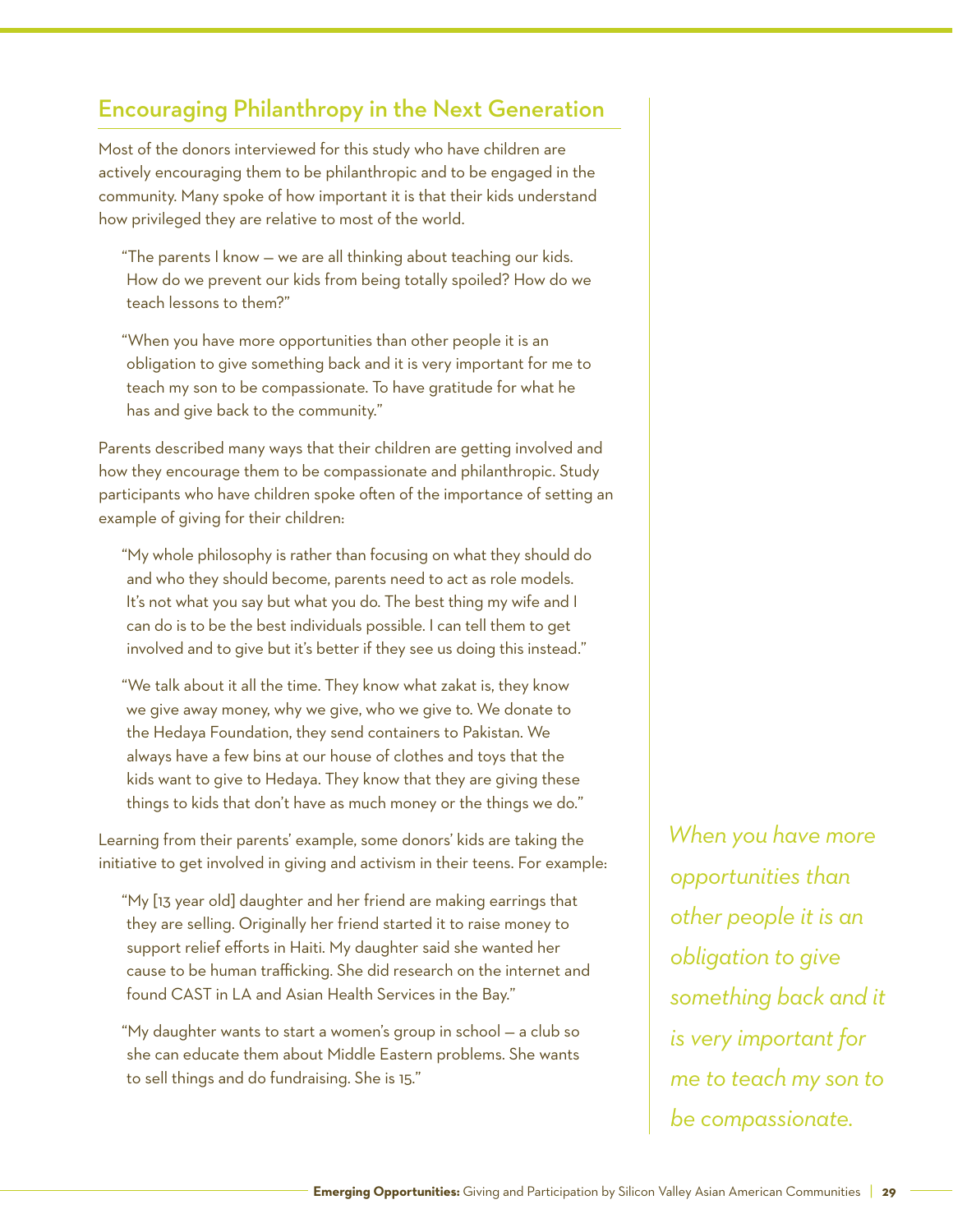*The more (our children) get involved in their own community, the better knowledge they have about their own culture and their own people, the better later on they will support their own community. They need to be part of the community and exposed to their own culture.*

Two study participants described exposing kids to those less fortunate through travel to poorer countries or site visits to local agencies and shelters.

"Because we live in Palo Alto, our kids see a particular kind of life and this is not the kind of life that most live and we don't want them to think that most kids live like this. So we travel a lot… We spent the last two summers in Turkey. They know what it is going to be like when they go to India. They save up toys and baseball caps to give to other children."

"On trips to India we take them to places to see people less fortunate and they are starting to give and help early on…We are trying to teach this notion that there are lots of people that can use our help so let's do as much as possible."

Parents also described taking their children to local agencies and site visits arranged through SV2 Kids, a service learning program for children of SV2 donors.

"I'm taking every opportunity to show them they are very lucky and not everyone is so lucky. I like the ways SV2 Kids does that. There was an environmental field trip — taught them how to take care of the planet, where water comes from, how not to waste water. It really works — they know when they brush their teeth they have to turn off the water. My seven year old knows that riding a bike is better than driving a car. We went to a family shelter. There they talked to them about how there are homeless kids and they are just like you. Something like SV2 Kids is very rare. I don't think there are enough opportunities like that at a very young age."

Schools in Silicon Valley were described by study participants as doing a lot to encourage young people to learn about social issues, give and fundraise.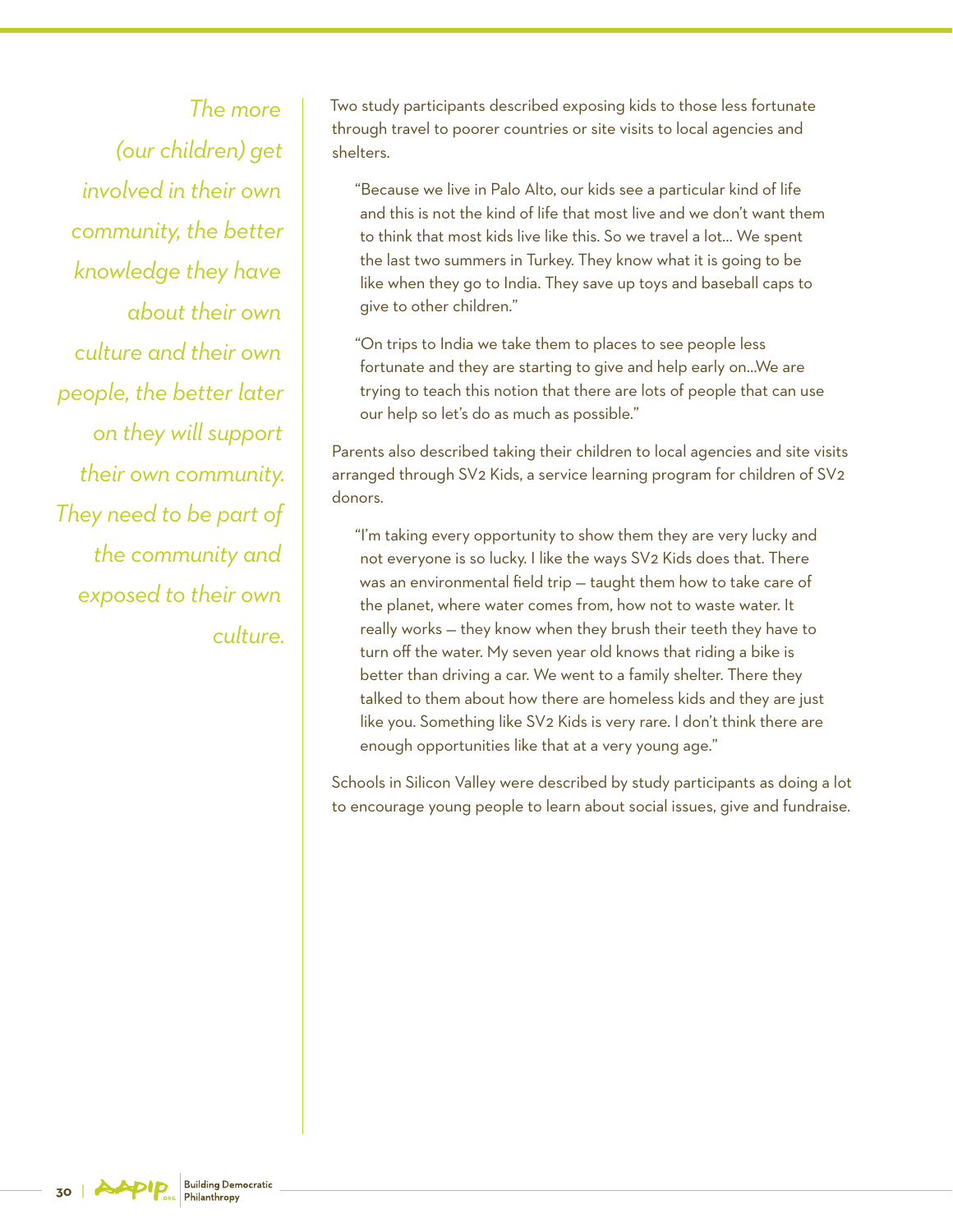"My daughter's school has a global women's program. They want to make sure that children are aware… the world is not like this, we're very fortunate here. There is hunger and famine in many different countries."

"My older son is nine and his private school in Palo Alto does a lot of work with Free the Children that works in Eastern Africa mostly. They are constantly fundraising and talking about the organization. They have kids talk about the organization. We talk about the ways children can help in other areas of the world where they don't have the resources we do."

Donors spoke to the importance of encouraging their children to give back to their own communities, both in the U.S. and abroad.

"I think it is important for the second generation to get involved because they are essentially dual citizens as far as I see it. There are two countries and causes they are a part of and they need to get involved in both. How we do that, there is not one answer but we can start through encouraging them and showing them the impact we are able to make. I think we can do a lot more to encourage giving."

"The more they get involved in their own community, the better knowledge they have about their own culture and their own people, the better later on they will support their own community. They need to be part of the community and exposed to their own culture."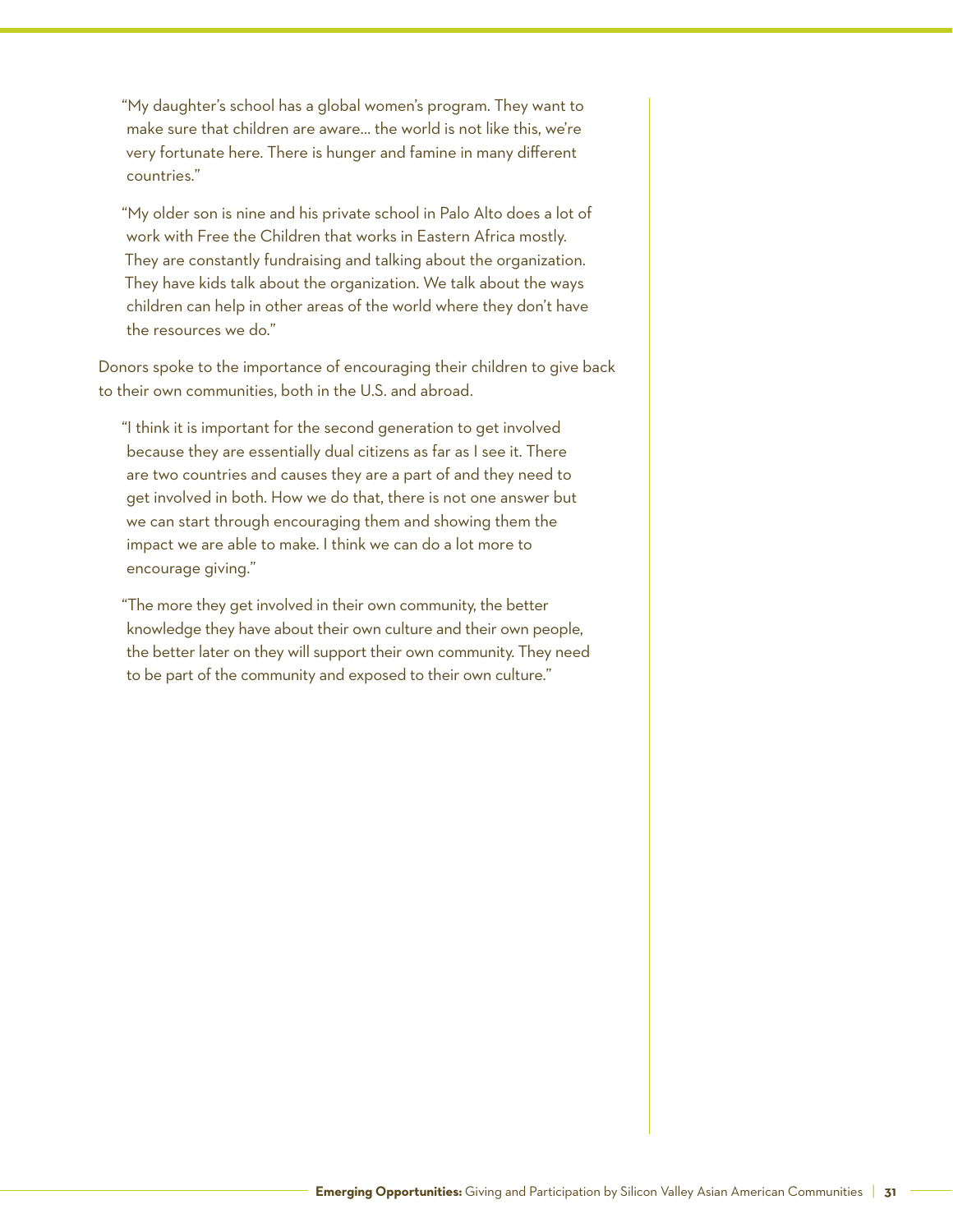## Conclusions and Recommendations: Inspiring More Giving in Silicon Valley

Silicon Valley's culture of entrepreneurship, innovation and opportunity has been a catalyst for immigrant and second generation Asian Americans to shape philanthropy according to their cultural and professional values. Most of the donors we interviewed did not come from wealthy backgrounds and are new to philanthropy. That much of the wealth in Silicon Valley Asian communities is "new money" has implications for how individuals enter into philanthropy and their giving preferences. With less of a family history of American-style philanthropic giving to guide them, new donors may want to be more hands-on and involved in the causes or organizations to which they give. They want to apply their skills while becoming more informed about nonprofits and philanthropy.

In interviews and focus groups, study participants affirmed that there is great untapped potential to engage more of their peers in Silicon Valley, who are also new to philanthropy, as donors and volunteers. Ideas and recommendations for inspiring more giving in Silicon Valley AAPI communities include:

■ Encourage companies in Silicon Valley to give **more, incentivize and acknowledge employee giving and volunteerism.** In Silicon Valley, the workplace is an important venue for Asian Americans interested in giving and volunteering in the region. Silicon Valley-based companies like Google, LinkedIn, Yahoo! and others are excellent examples of corporate philanthropy that encourage employees' direct engagement in supporting nonprofits. Google, for example, provides a strong incentive for employee giving and volunteerism by matching up to \$12,000 of each employee's charitable contributions, and for every five hours a Google employee volunteers at a nonprofit of his or her choice, the company donates \$50 to that nonprofit. Many Silicon Valley companies also allow employees to take time off to volunteer, and some like LinkedIn view volunteerism as a key part of an employee's overall employment profile.

At the same time, a number of study participants felt that some large Silicon Valley companies could be doing much more financial giving and could be more accessible to local nonprofits seeking grants. This is both a challenge and an opportunity. Study participants recommended that Silicon Valley companies engage in more local grantmaking and provide larger matching incentives for employee giving.

Strategies for encouraging corporate philanthropy and employee giving should also take into account the large number of successful start-ups and small businesses in Silicon Valley. Last year, the White House Initiative on Asian Americans and Pacific Islanders hosted a "Summit on Entrepreneurship and Small Business Growth in Silicon Valley," recognizing that Asian American-led businesses in the region are a significant engine of economic growth. With such large numbers of Asian American entrepreneurs, there is much potential for expanding philanthropy through promoting employee giving and volunteerism in smaller businesses as well.

- Q **Organize social and networking events, especially for younger professionals.** Study participants were interested in events where young professionals can learn about issues while networking and meeting others who share their values. Events that are executive-sponsored or feature successful entrepreneurs or top philanthropists from different Asian American communities would be appealing. Some recommended partnering with existing ethnic and religious organizations, groups of Asian American professionals, and schools and universities. An important recommendation is to find ways to "package" events with work to make it easier for busy professionals to hear about them and attend.
- Q **Create intergenerational events or projects that can involve the whole family.** Because socializing and friendship play such an important role in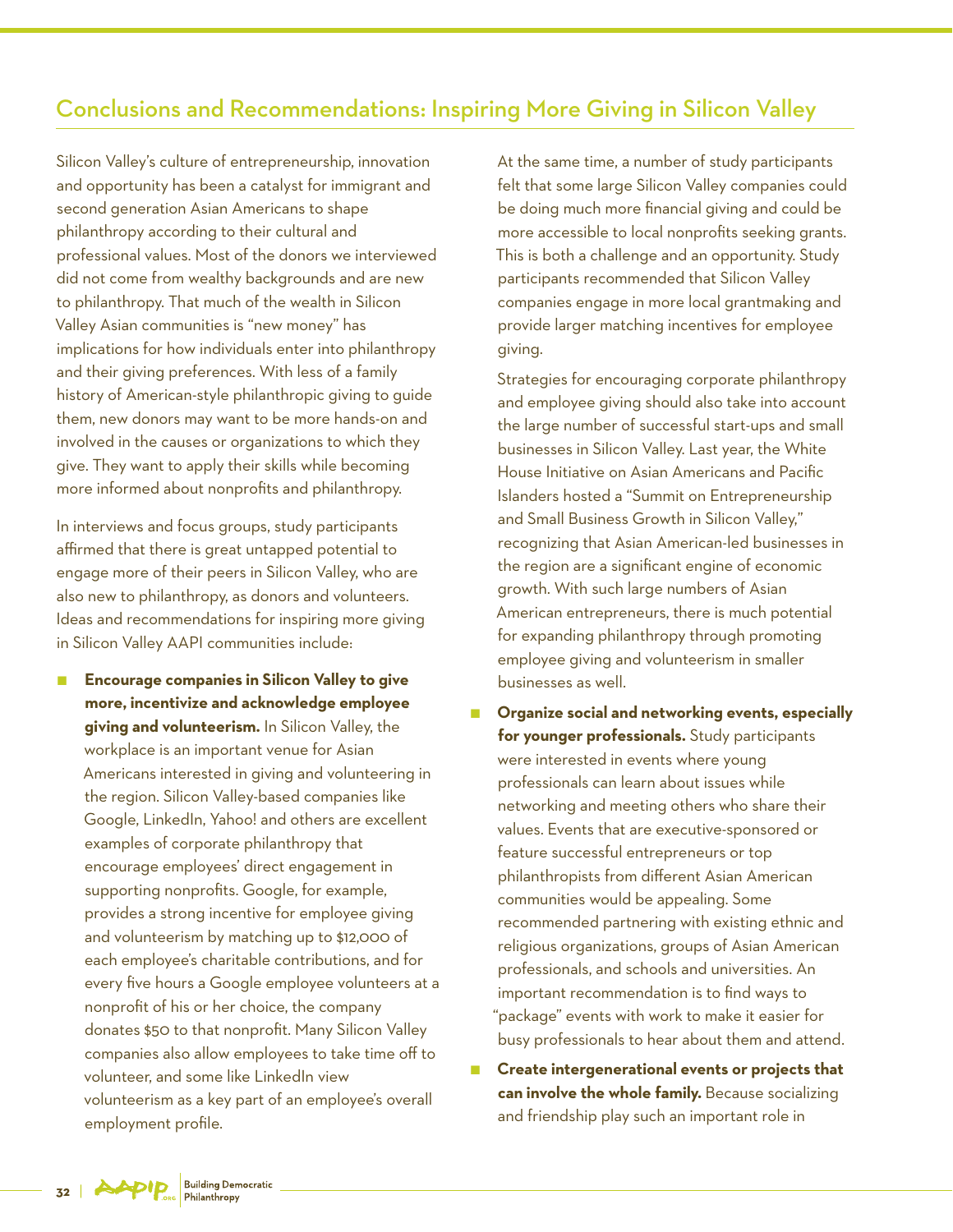supporting AAPIs to engage in giving and volunteering, family-friendly strategies for engaging more AAPIs in giving and volunteering have great potential and should be explored further. Parents interviewed for this study have a strong interest in teaching their children philanthropic values and are looking for more ways to expose them to social issues. Some donors would like to see more intergenerational opportunities for couples, parents, children and even grandparents to volunteer or donate together. Donors with young children said that on weekends they would be more likely to attend volunteer or fundraising events that involve children. Holding such events on weekdays makes it difficult to include children.

This learning resonates with AAPIP's experience with donors throughout the country. AAPI donors and members of AAPI giving circles are interested in including their children in learning about community issues and philanthropy. For example, AAPIP's giving circle members are exploring holding giving circle meetings at members' homes with their children present instead of in conference rooms. Integrating child care into efforts to promote giving and volunteering is also helpful to engage more AAPIs with young families. Other creative ideas include intergenerational giving circles, family-friendly volunteer events in collaboration with schools, and organizing events for families with children close in age who tend to socialize together.

Q **Raise awareness in Silicon Valley of the needs of Asian American and Pacific Islander communities in the U.S.** Silicon Valley is so diverse and geographically spread, and there are so many successful Asian American professionals in Silicon Valley, that the needs of lower-income AAPIs and immigrant communities may be obscured. It is worth noting that more than half of the young Silicon Valley professionals born in the U.S. who participated in the focus groups were less likely to target their giving or volunteering to their ethnic, homeland or religious backgrounds. With such large AAPI and immigrant populations in Silicon

Valley and surrounded by high profile examples of successful entrepreneurs from these backgrounds, the younger generation may not see that there are needs and barriers to success in their own communities. As one young professional said, "When you walk the streets all you see is Asian people so I don't think people really think that way." When articulating the needs of AAPI and other immigrant communities, framing the issues in terms of expanding opportunities is likely to resonate in Silicon Valley. Recommendations for raising awareness of AAPI issues and community needs include publicizing statistics on AAPI communities and information about AAPI organizations. In addition, giving circles and learning circles focused on specific issues were appealing to a number of study participants.

The lack of awareness among younger Asian Americans working in high tech companies that there are low-income, struggling AAPIs in Silicon Valley speaks to the importance of disaggregated data sets in order to gain a more nuanced understanding of AAPI communities in the region. Subgroup analyses of raw Census 2010 data (which included more ethnic sub-categories than the Census 2000) by advocacy organizations across key socio-economic indicators is likely to be released over the next few years and will provide a more accurate picture of the diverse circumstances of AAPI subgroups in Silicon Valley. In addition, last year California Governor Jerry Brown signed into law Assembly Bill 1088 requiring state agencies to disaggregate data by additional Asian American, Native Hawaiian, and Other Pacific Islander ethnicities. AB 1088 requires the Department of Industrial Relations and the Department of Fair Employment and Housing to collect demographic data that is disaggregated using the same ethnic categories as the Census Bureau. The new law requires agencies to make this data readily available to the public on its websites. Similar policy changes are needed to further disaggregate the AAPI categories in public health and education data.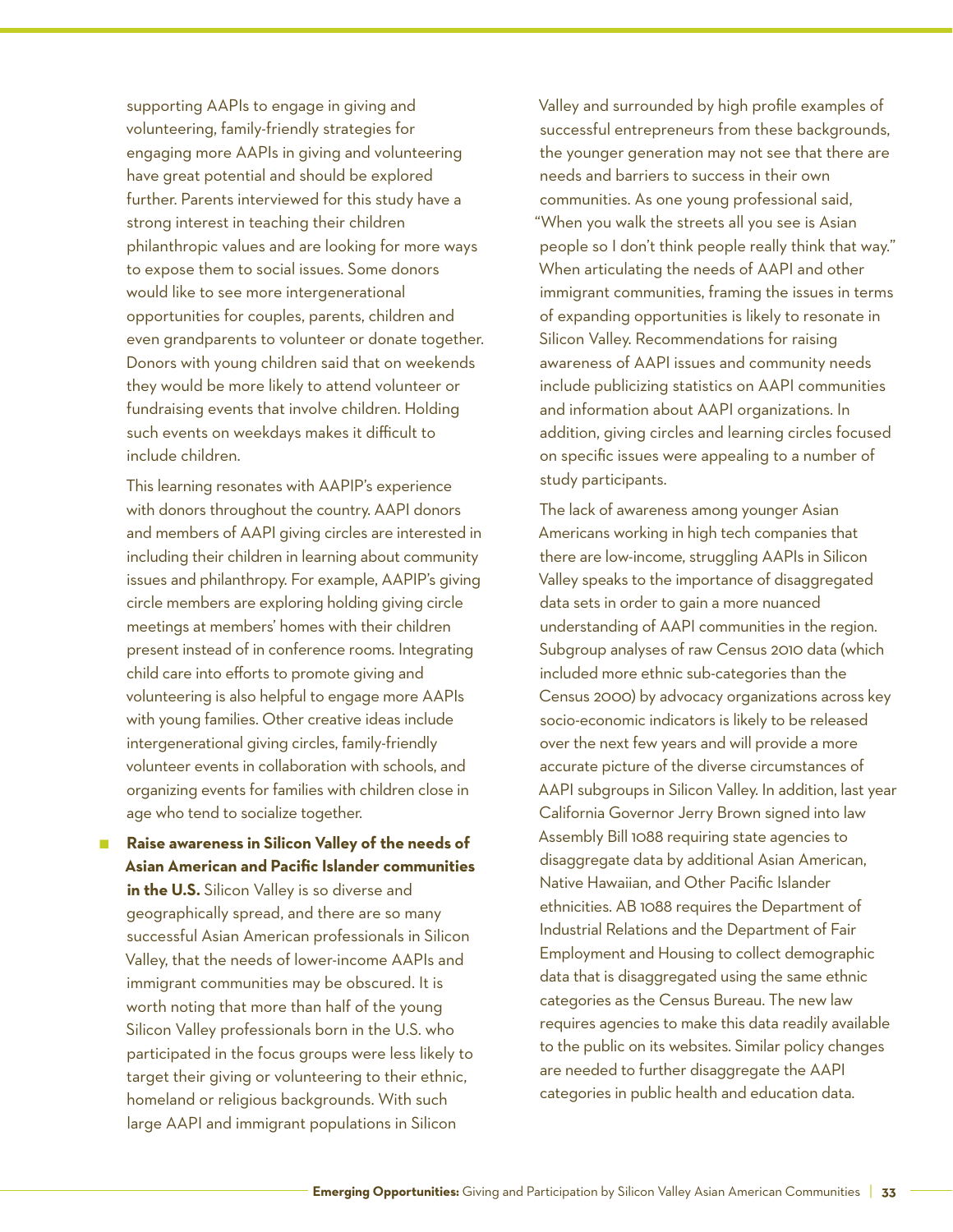Q **Promote inclusive dialogue on social entrepreneurship and venture philanthropy, and the impact of these trends on the nonprofit sector.** Our interviews with donors and key informants uncovered very different views about social entrepreneurship and the importance of performance metrics. Despite the high profile nature of these trends within the philanthropic culture of the region, most of the donors we interviewed were not focused on metrics in evaluating the organizations they support. Moreover, a number of interviewees were critical of social entrepreneurship and applying business frameworks to nonprofit and social change work, and are concerned about their impact on established nonprofits and social movements. Healthy debate bringing together proponents and critics of these philanthropic trends is encouraged.

■ Use technology for social marketing and to **reduce the time factor in giving.** Study participants, especially younger professionals, favored using online giving or volunteering platforms like Kiva, Sparked, Taproot and Kickstarter. They are popular in part because they offer busy professionals ways to give without taking a lot of their time. The Internet also allows people to collaborate or crowdsource knowledge, insights and information about the nonprofit sector both in the U.S. and abroad. Younger professionals, many of whom were unaware of AAPI organizations in the region, pointed out that effective marketing to their generation is done online and through social media.

### Q **Conduct further research on giving by AAPI subgroups and Middle Eastern communities.**

AAPIP recognizes that with this small study, we have just scratched the surface of AAPI giving in Silicon Valley. Due to resource limitations, this study could not focus on Pacific Islander communities. We encourage foundations and universities to support further research on giving within Asian and Pacific Islander ethnic and religious groups in the region to capture the diversity of giving styles and preferences within the AAPI groupings. In particular, our interviews with Silicon Valley donors from Muslim backgrounds offered a glimpse of a global diaspora of religious-based giving that transcends nationalities and ethnicities, and warrants further research.

Both immigrant and American-born donors and volunteers in this study were very involved in their local communities — giving and volunteering to help disadvantaged people of all backgrounds. Among the American-born, even those with strong bicultural identities were more inclined to give in the U.S. and locally, rather than internationally. This suggests that as the American-born AAPI population grows in Silicon Valley, so will their involvement and impact giving to domestic and local causes.

In this report, AAPIP has attempted to illuminate the changing face of philanthropy in Silicon Valley, and to give voice to the experiences and perspectives of donors and volunteers from immigrant family backgrounds in a dynamic philanthropic environment. It is AAPIP's hope that their stories will inspire and activate a new generation of Asian Americans in the region to become more involved in their communities as agents of change.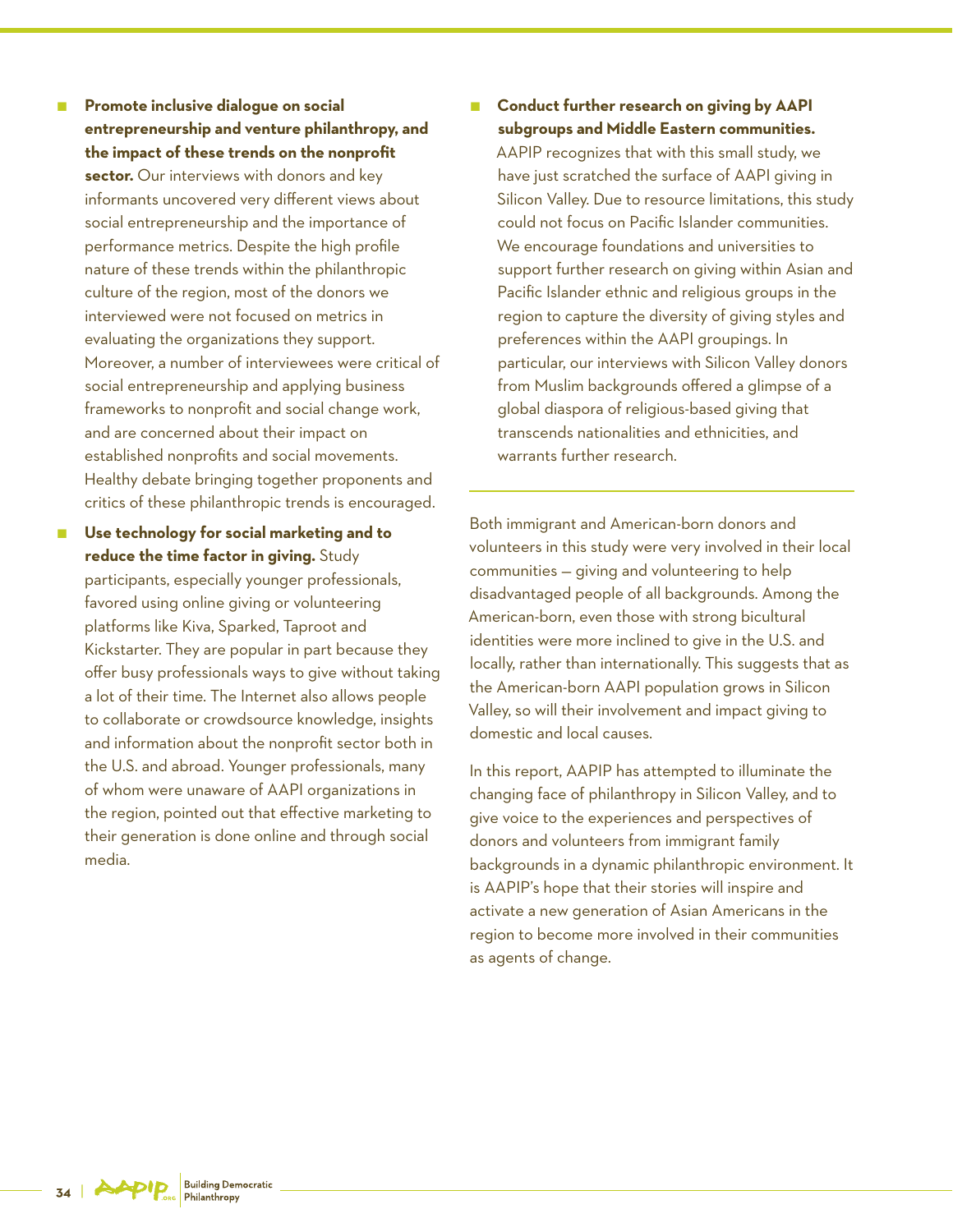# **Endnotes**

- Jennifer Ludden, "1965 Immigration Law Changed the Face of America." NPR, May 9, 2006. http://www.npr. org/templates/story/story.php?storyId=5391395
- 2 AnnaLee Saxenian, "Silicon Valley's New Immigrant Entrepreneurs." Public Policy Institute of California, 1999, p. 10.
- 3 Michael Honda and Gary Locke, "Silicon Valley Summit Aims to Help Asian Americans." SFgate.com, January 7, 2011. http://articles.sfgate.com/2011-01-07/ opinion/27015133\_1\_job-growth-aspiring-business-ownersrate-of-business-ownership
- 4 "Immigrants in the Santa Clara County Region." California Immigrant Policy Center Fact Sheet, 2010. http://asianamericanvoices.org/images/stories/articlesimages/pdf/community-publications-sc-looking-forward. pdf
- 5 *2011 Index of Silicon Valley*. Joint Venture: Silicon Valley Network, Inc. 2011, p.2.
- 6 U. S. Census Bureau (2011). *2010 Demographic Profile Data: Santa Clara County*. Retrieved on December 2, 2011 from http://factfinder2.census.gov/faces/ tableservices/jsf/pages/productview.xhtml?src=bkmk.
- 7 U.S. Census Bureau, "Facts for Features: Asian Pacific American Heritage Month," March 2, 2010.
- 8 U. S. Census Bureau (2011). *2010 Demographic Profile Data: Santa Clara County*. Retrieved on December 2, 2011, from http://factfinder2.census.gov/faces/ tableservices/jsf/pages/productview.xhtml?src=bkmk
- 9 Aaron Glantz, "Asians Flock to South Bay, Census Shows." The Bay Citizen, March 12, 2001. http://www. baycitizen.org/census-2010/story/asians-flock-south-baycensus-shows/
- 10 Mandeep Baath, Anandi Sujeer, Dan Peddycord, Marty Fenstersheib and Rocio Luna. "Health Disparities Among the Asian and Pacific Islander Subgroups in Santa Clara County." County of Santa Clara Public Health Department. http://www.sccgov.org/sites/sccphd/en-us/ Partners/Data/Documents/Asian%20subgroups%20 poster%20combined%20final.pdf
- 11 Karen de Sa, "Vietnamese Residents of Santa Clara County Suffer Health Gap." *San Jose Mercury News*, December 11, 2011. http://www.mercurynews.com/ breaking-news/ci\_19526142
- 12 "Health Assessment of Vietnamese American Community in Santa Clara County." County of Santa Clara Public Health Department, 2011. http:// www.sccgov.org/keyboard/attachments/BOS%20 Agenda/2011/December%2013,%202011/203452377/ KeyboardTransmittalWeb203733464.PDF]
- 13 "Health Assessment of Vietnamese American Community in Santa Clara County."
- 14 "Health Disparities Among the Asian and Pacific Islander Subgroups in Santa Clara County."
- 15 Laurie Kawakami, "Transforming Tongan Identity: Tongan American parents struggle to raise children with an increasingly American outlook." APASS Reporter, University of Southern California. http://www.usc.edu/ student-affairs/apass/apassreporter/tongan.html
- 16 Niko Kyriakou, "San Mateo County Tongan Population Looks for Strength." San Francisco Examiner, September 3, 2011. http://www.sfexaminer.com/local/ peninsula/2011/09/san-mateo-county-tongan-populationlooks-strength#ixzz1lw26lIUu
- 17 Due to AAPIP's resource limitations, Pacific Islander donors in Silicon Valley were not a focus of this study. Further research should be undertaken on participation and giving in Silicon Valley Pacific Islander communities.
- 18 LTG Associates, Inc. "On the Shoulders of Generations: Philanthropy in the Indian American Community of Silicon Valley." Silicon Valley Community Foundation, 2011.
- 19 Shahnaz Taplin & Associates, "Diaspora Philanthropy: Silicon Valley Indian Americans Care, Commit, Contribute." Report funded by the David and Lucile Packard Foundation and the Wallace Alexander Gerbode Foundation, 2001.
- 20 Organizations founded by individuals participating in our study include the India Community Center, Muslim Advocates, Pars Equality Center and the National Asian Pacific American Women's Forum.
- 21 See:

Vikas Bajaj, "Sun Co-Founder Uses Capitalism to Help Poor." *New York Times*, October 5, 2010. http://www. nytimes.com/2010/10/06/business/global/06khosla.html

Michelle Conlin, "The eBay Way." *Bloomberg Businessweek*, November 249, 2004. http://www. businessweek.com/magazine/content/04\_48/b3910407. htm

Quentin Hardy, "The Radical Philanthropist." Forbes.com, May 1, 2000. http://www.forbes.com/ forbes/2000/0501/6510114a.html

"The Magic of Collaboration: Lata Krishnan and Ajay Shah bring entrepreneurial smarts to social problems." *ONE Magazine*, Silicon Valley Community Foundation, Spring 2011, p. 13–14. http://www.siliconvalleycf.org/one/ spring-11/index.html#14

22 Saxenian, p. 43.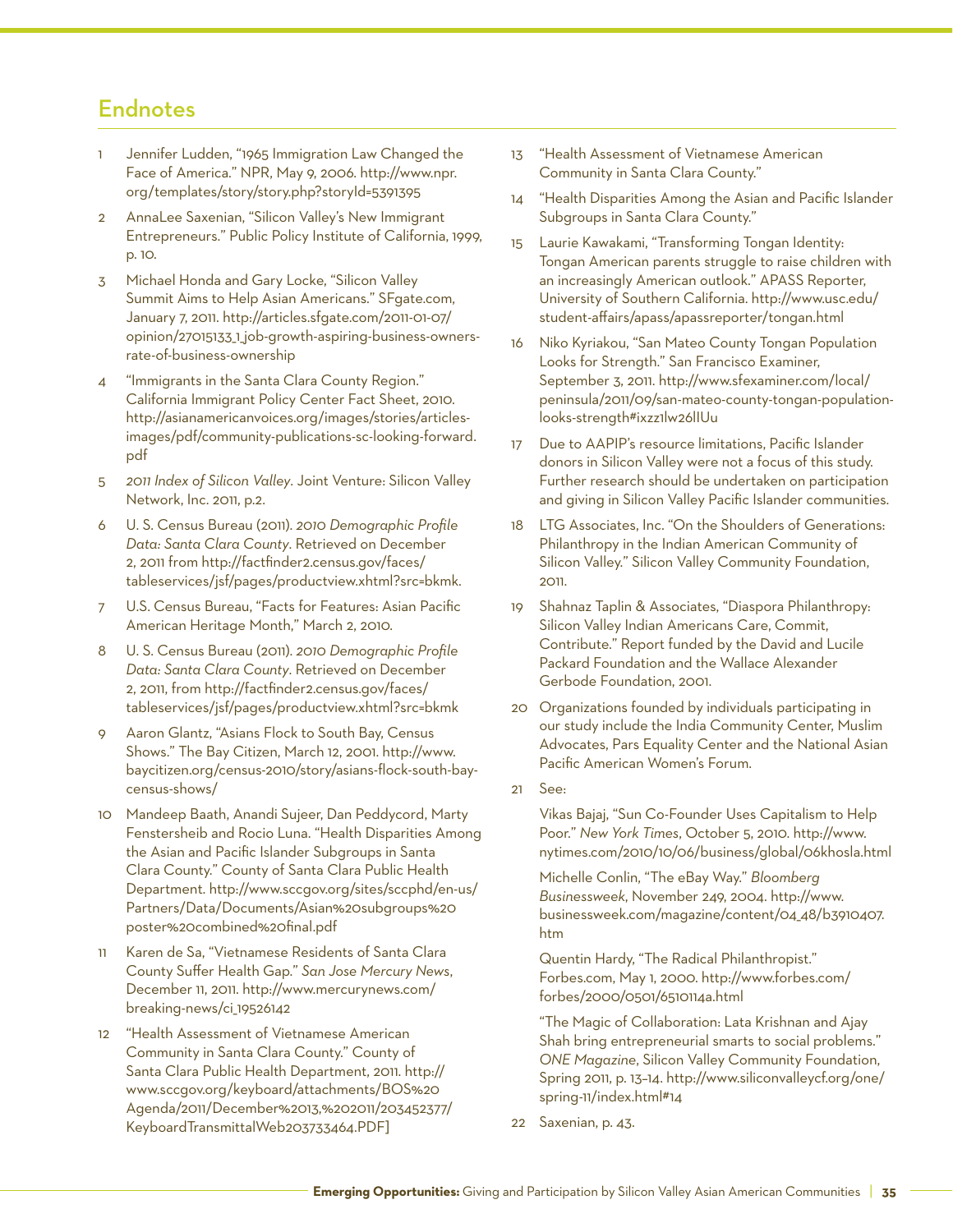- 23 Saxenian, p. 32.
- 24 Shahnaz Taplin & Associates, p. 12.
- 25 Shahnaz Taplin & Associates, p. 12.
- 26 See Buck Gee and Wes Hom, "The Failure of Asian Success in the Bay Area: Asians as Corporate Leaders." Corporate Executive Initiative, 2009 http://www. ascendleadership.org/resource/resmgr/docs/the\_failure\_ of\_asian\_success.pdf; and Andrew Pollack, "It's Asians' Turn in Silicon Valley." *New York Times*, January 14, 1992. http://www.nytimes.com/1992/01/14/business/it-s-asiansturn-in-silicon-valley.html?pagewanted=all
- 27 Anne Fisher, "Piercing the Bamboo Ceiling." CNN Money Commentary, August 8, 2005. http://money. cnn.com/2005/08/08/news/economy/annie/fortune\_ annie080805/index.htm
- 28 See:

Jessica Chao, "Asian-American Philanthropy: Expanding Circles of Participation," in *Cultures of Caring: Philanthropy in Diverse American Communities*. Washington: Council on Foundations, 1999.

"Korean American Philanthropy: Traditions, Trends and Potential." Give2Asia, 2011.

LTG Associates, Inc. "On the Shoulders of Generations: Philanthropy in the Indian American Community of Silicon Valley." Silicon Valley Community Foundation, 2011.

"Something's Gotta Give: The State of Philanthropy in Asia," A report from The Economist Intelligence Unit Commissioned by HSBC Private Bank, 2011.

- 29 p. 1
- 30 p. 9
- 31 p. 16.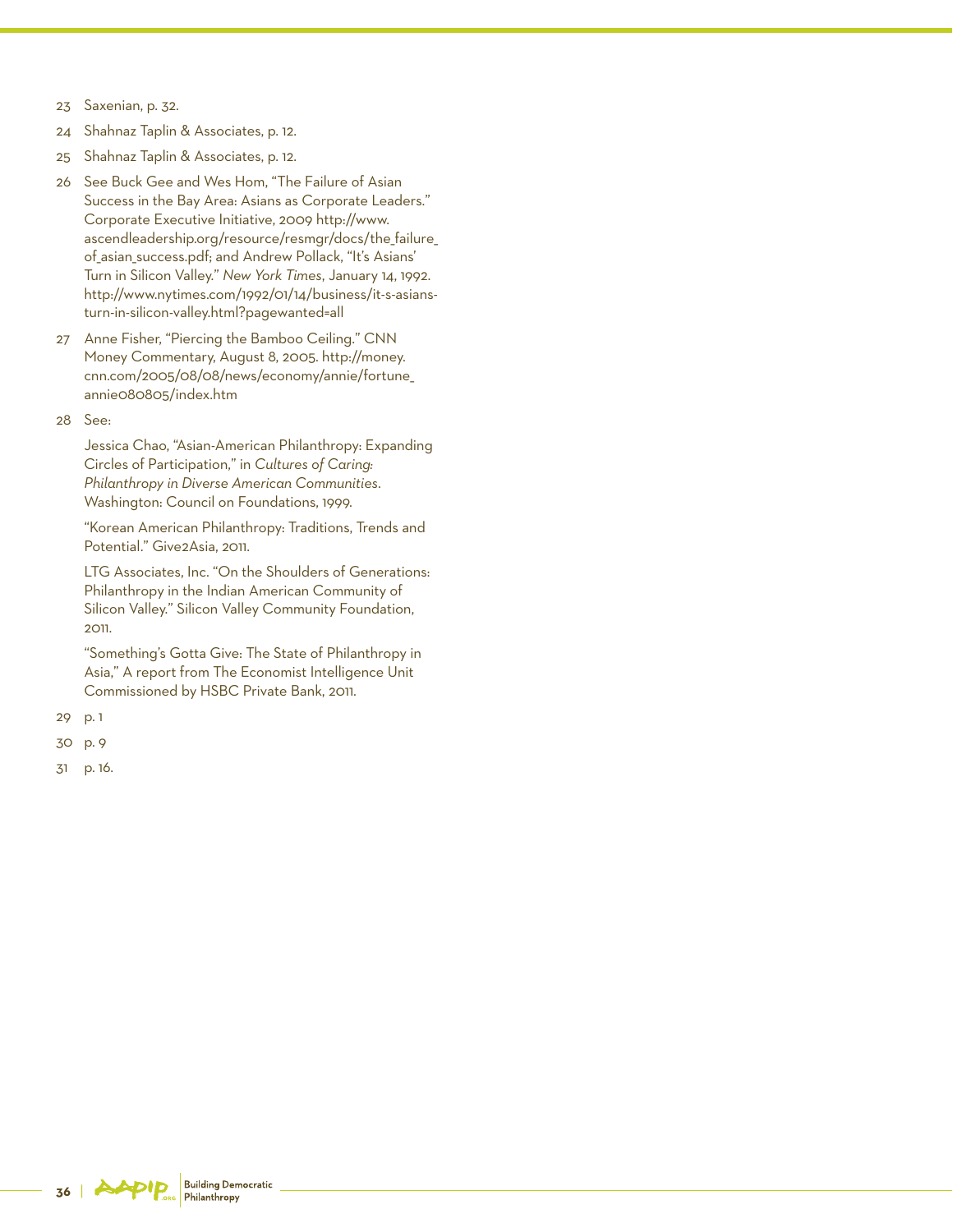### **ABOUT AAPIP**

Founded in 1990, Asian Americans/Pacific Islanders in Philanthropy is a national member-supported philanthropic advocacy organization dedicated to advancing philanthropy and Asian American/Pacific Islander communities. Our members include foundations, staff, and trustees of grantmaking institutions, and nonprofit organizations in ten regional chapters in the United States — including Silicon Valley.

AAPIP engages communities and philanthropy to address unmet needs; serves as a resource for and about AAPI communities; supports and facilitates giving by and to our communities; and incubates new ideas and approaches for social justice philanthropy.

Printed with vegetable-oil-based ink on 100% recycled, 60% post consuer waste content paper, processed chlorine-free